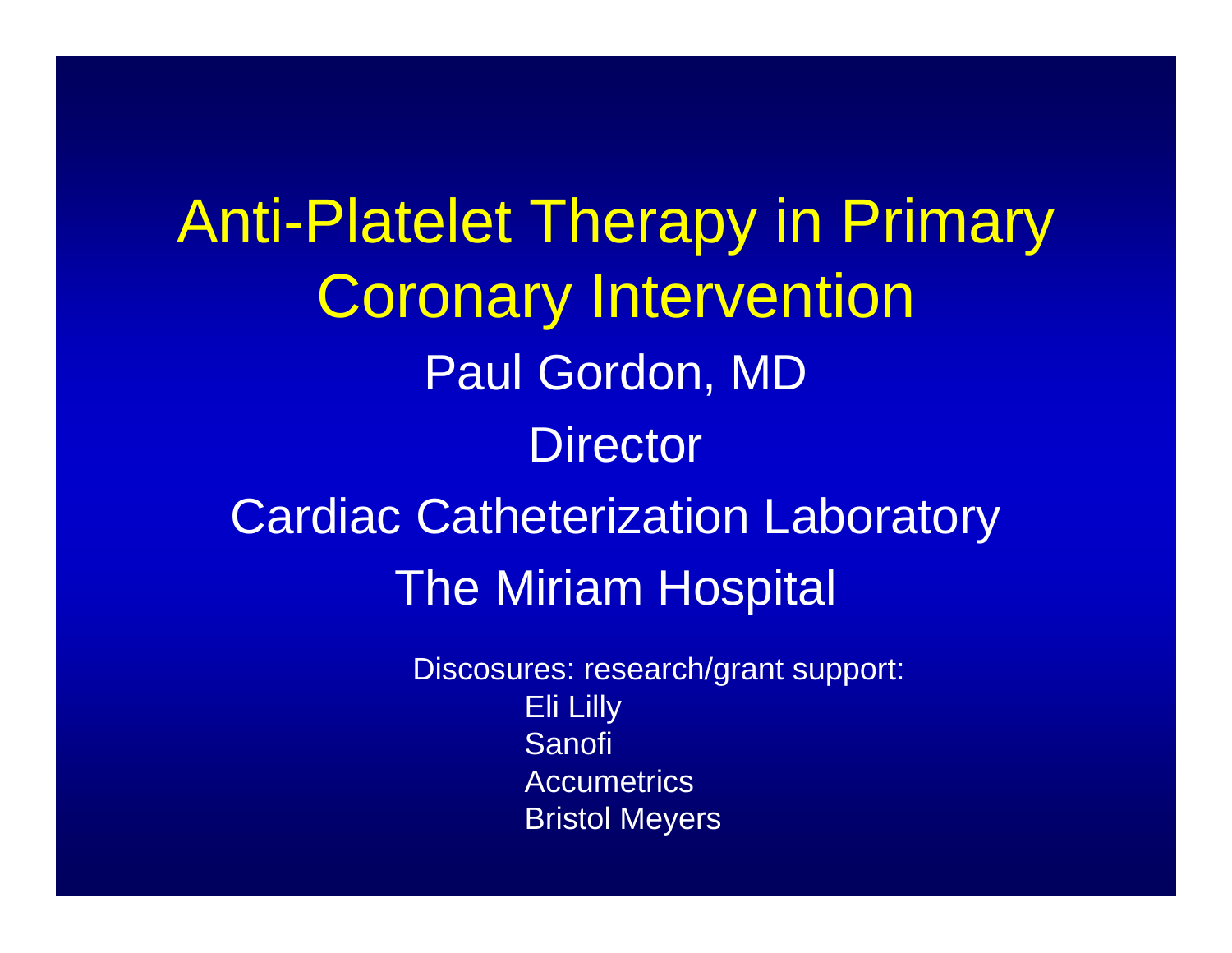# **Treatment of STEMI Treatment of STEMI**





**Primary PCI with stenting is the preferred treatment to establish reperfusion and improve outcome**

**Drug eluting stents are safe and have improved late outcomes c/w bare metal stents (mainly lower TVR and TVF)**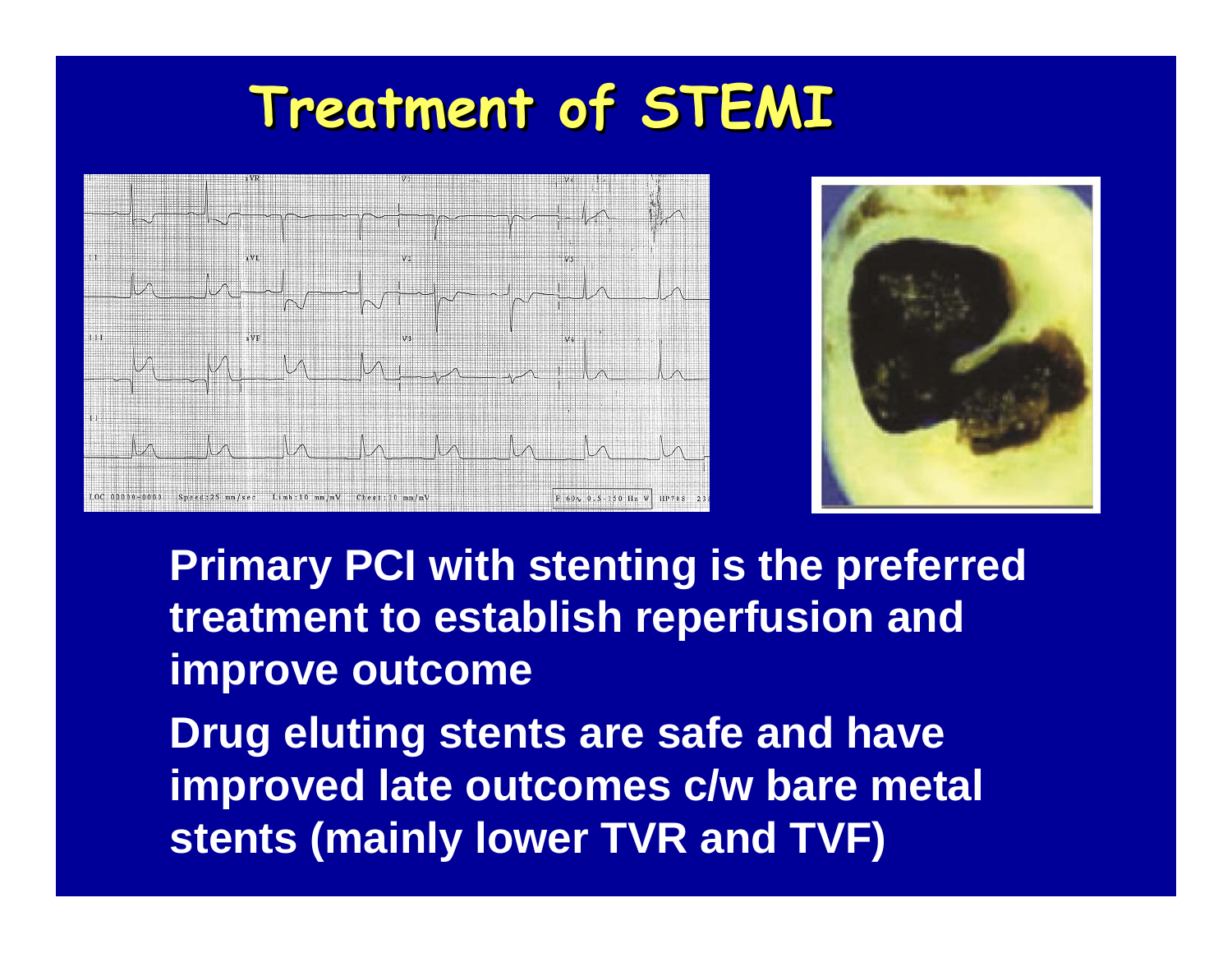### **ANTITHROMBOTIC DRUGS USED IN STEMI**

### **I. ANTIPLATELET DRUGS**

- **COX-1 inhibitor (aspirin)**
- ADP P2Y<sub>12</sub> receptor inhibitors (ticlopidine; clopidogrel; prasugrel)<mark>|</mark>

**ORAL**

• **Glycoprotein IIb/IIIa inhibitors (abciximab; eptifibatide; tirofiban)**

### **II. ANTICOAGULANT DRUGS**

- **Anti-Factor II (anti-thrombins)** 
	- **- Indirect Thrombin Inhibitors (UFH & LMWH)**
	- **- Direct Thrombin Inhibitors (Bivalirudin)**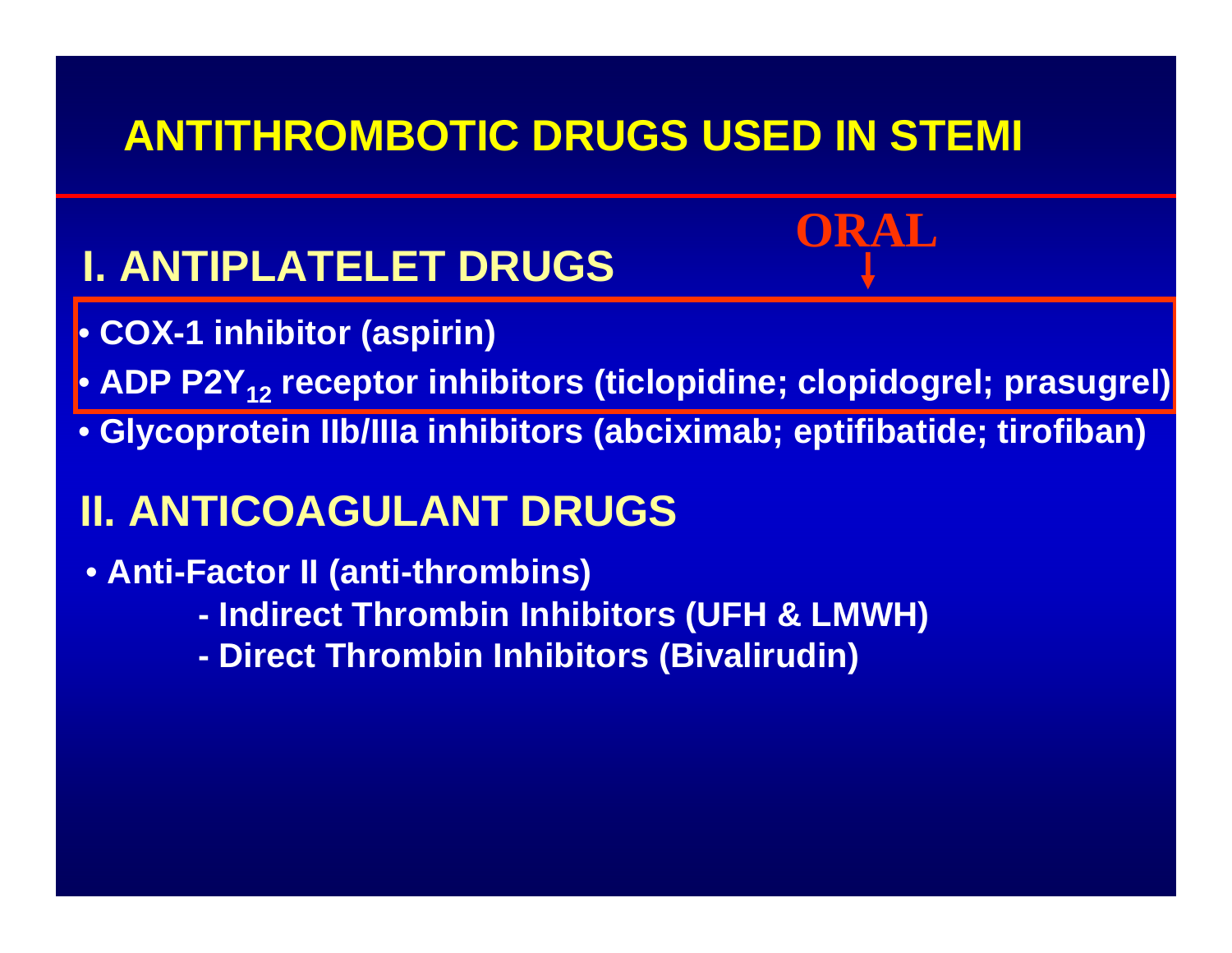## Options for Transport of Patients With STEMI and Initial Reperfusion Treatment



Antman EM, et al. *J Am Coll Cardiol 2008.* Published ahead of print on December 10, 2007. Available at http://content.onlinejacc.org/cgi/content/full/j.jacc.2007.10.001. Figure 1.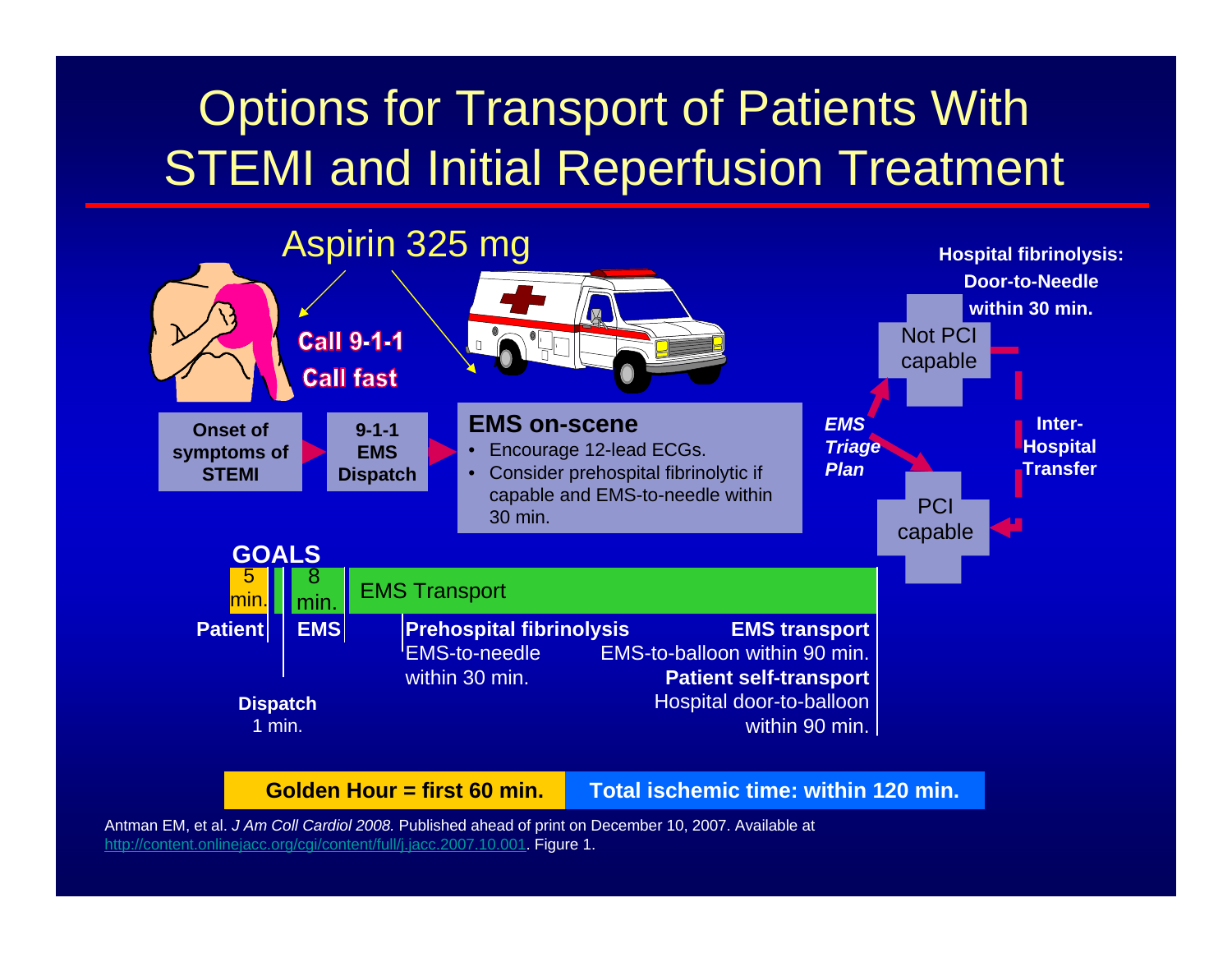# Aspirin post-PCI

**After the PCI procedure, in patients without allergy or increased risk of bleeding, ASA 162-325 mg daily should be given for at least 1 month after bare-metal stent implantation, 3 months after drugeluting stent implantation,** *after* **which daily chronic ASA use should be continued indefinitely at a dose of 75 to 162 mg.** 

**Those with an increased risk of bleeding: ASA 81 mg a day indefinitely**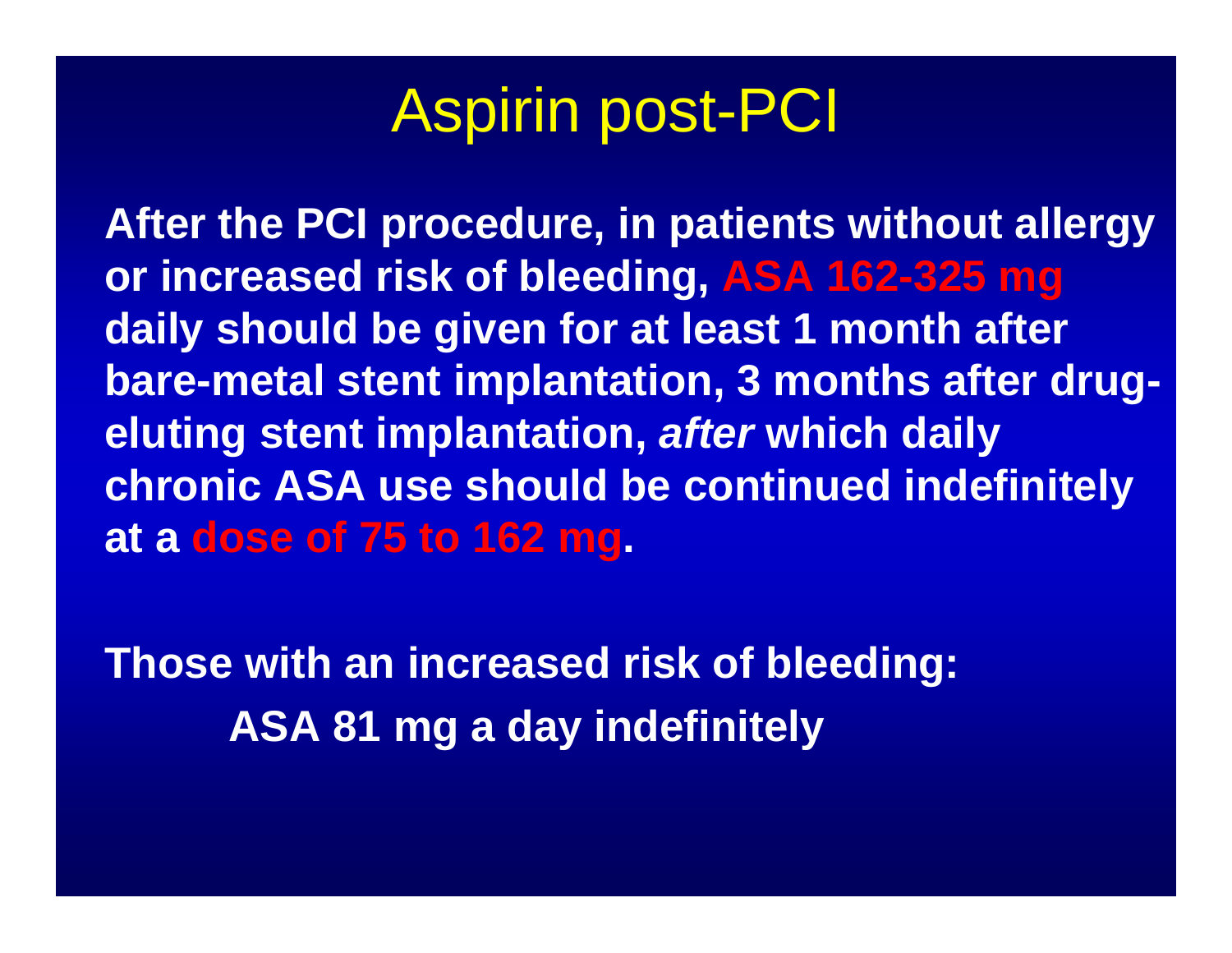# Recommendations for the use of **Thienopyridines**

A loading dose of thienopyridine is recommended for STEMI patients for whom PCI is planned. Regimens should be one of the following:



**Clopidogrel at least 300 mg to 600mg† should be given as early as possible before or at the time of primary or non-primary PCI.**

 $\left| \begin{array}{c} \mathsf{D} \\ \mathsf{D} \end{array} \right|$ 

**IIa IIb III** 

**II**

Prasugrel 60 mg should be given as soon as possible for primary PCI.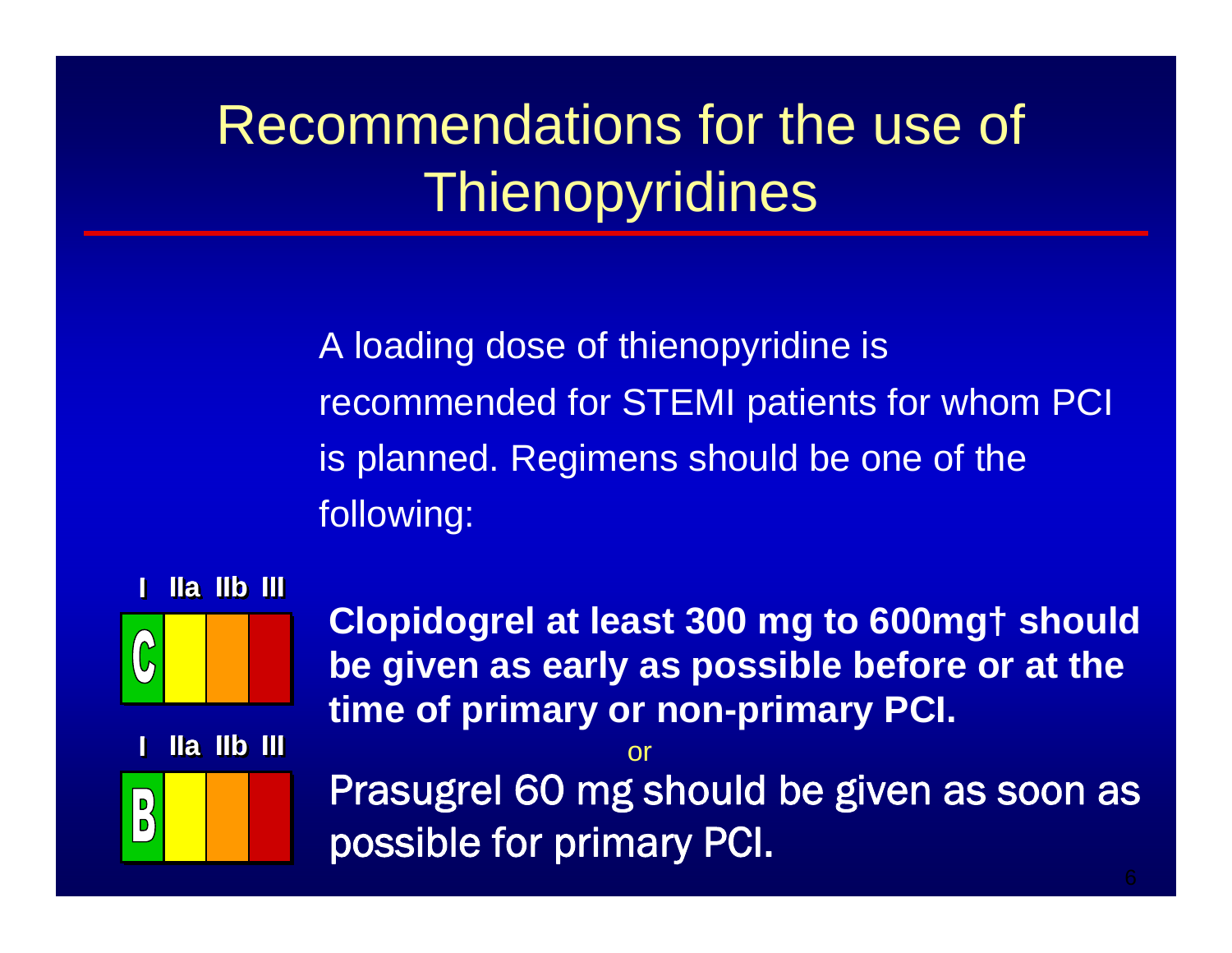# Platelet ADP  $P_2Y_{12}$  Receptor Inhibitors

**Clopidogrel, Clopidogrel, Prasugrel, Prasugrel, and Ticagrelor: and Ticagrelor: BiotransformationBiotransformation and Mode of and Mode of Action Action**

**Schomig Schomig A. NEJM 2009;361:1108. NEJM 2009;361:1108.**

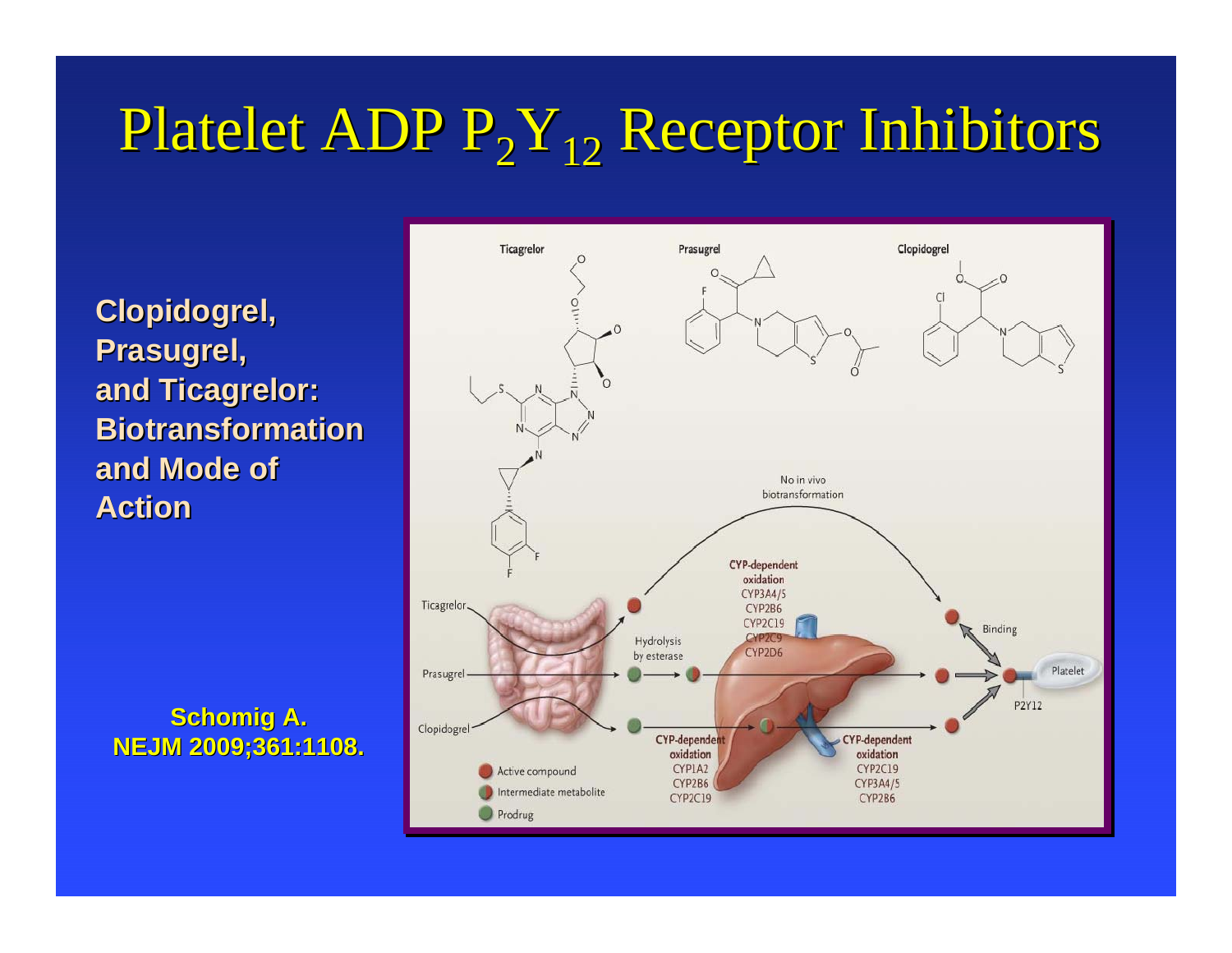# Prasugrel

### **TRITON – TIMI 38 Trial: TIMI 38 Trial: Prasugrel Prasugrel vs Clopidogrel Clopidogrel 13,608 Patients - ACS and PCI**

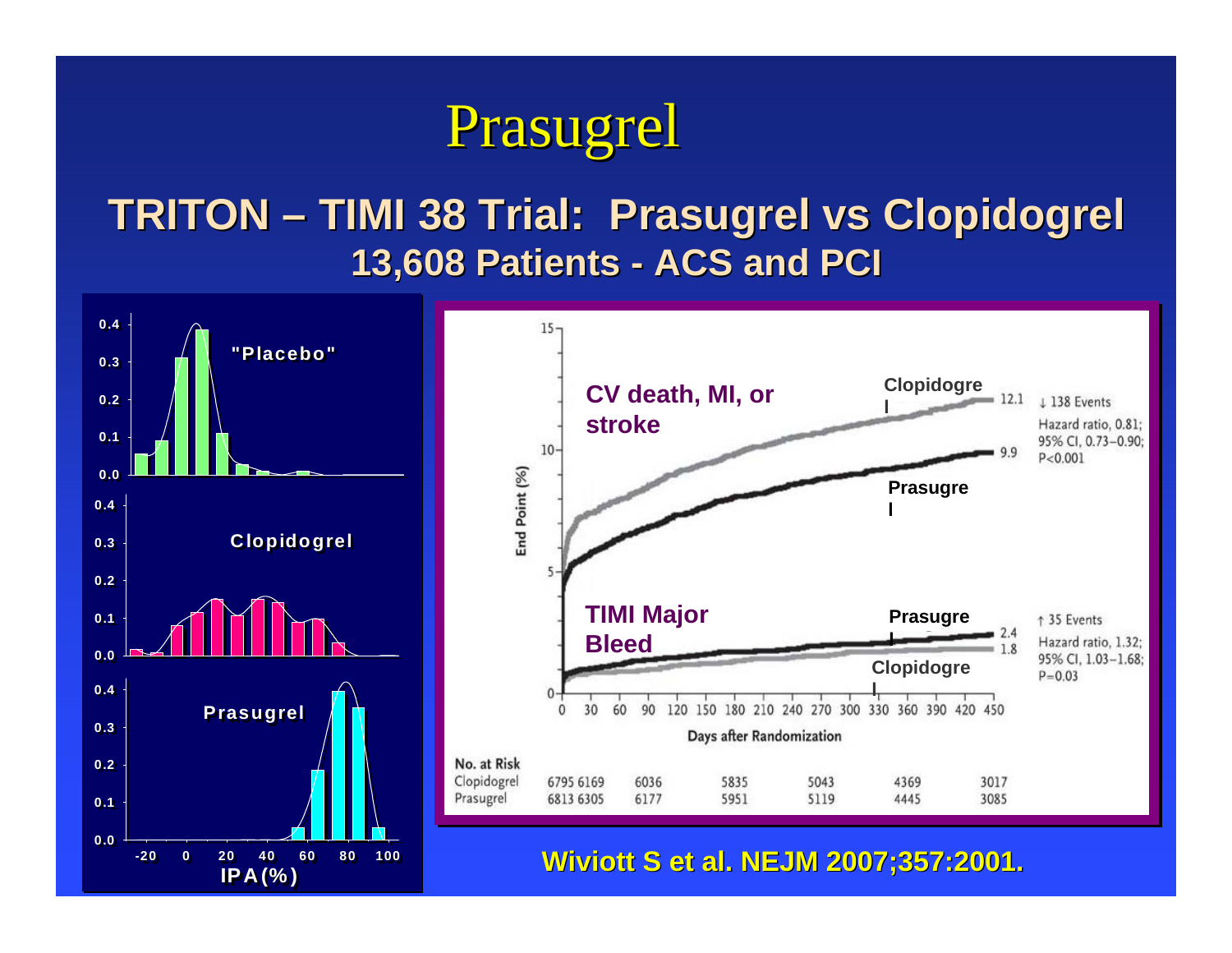#### **Timing of Benefit Timing of Benefit (Landmark Analysis (Landmark Analysis - 3 days) 3 days)** *TRITON TIMI-38*



Adapted with permission from Antman EM JACC 2008.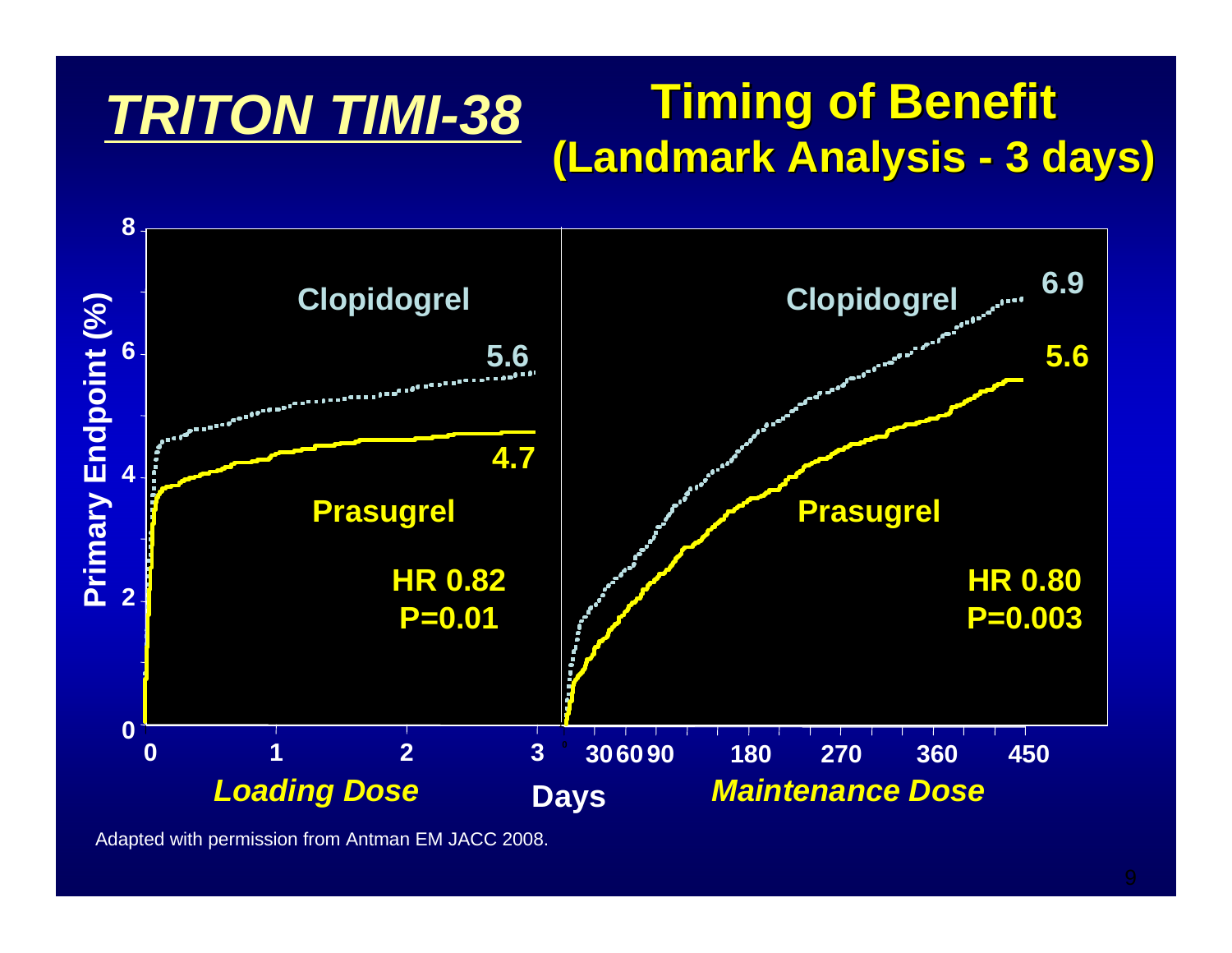# *TRITON TIMI-38*

# *STEMI Cohort STEMI Cohort N=3534*



*permission from Antman EM.*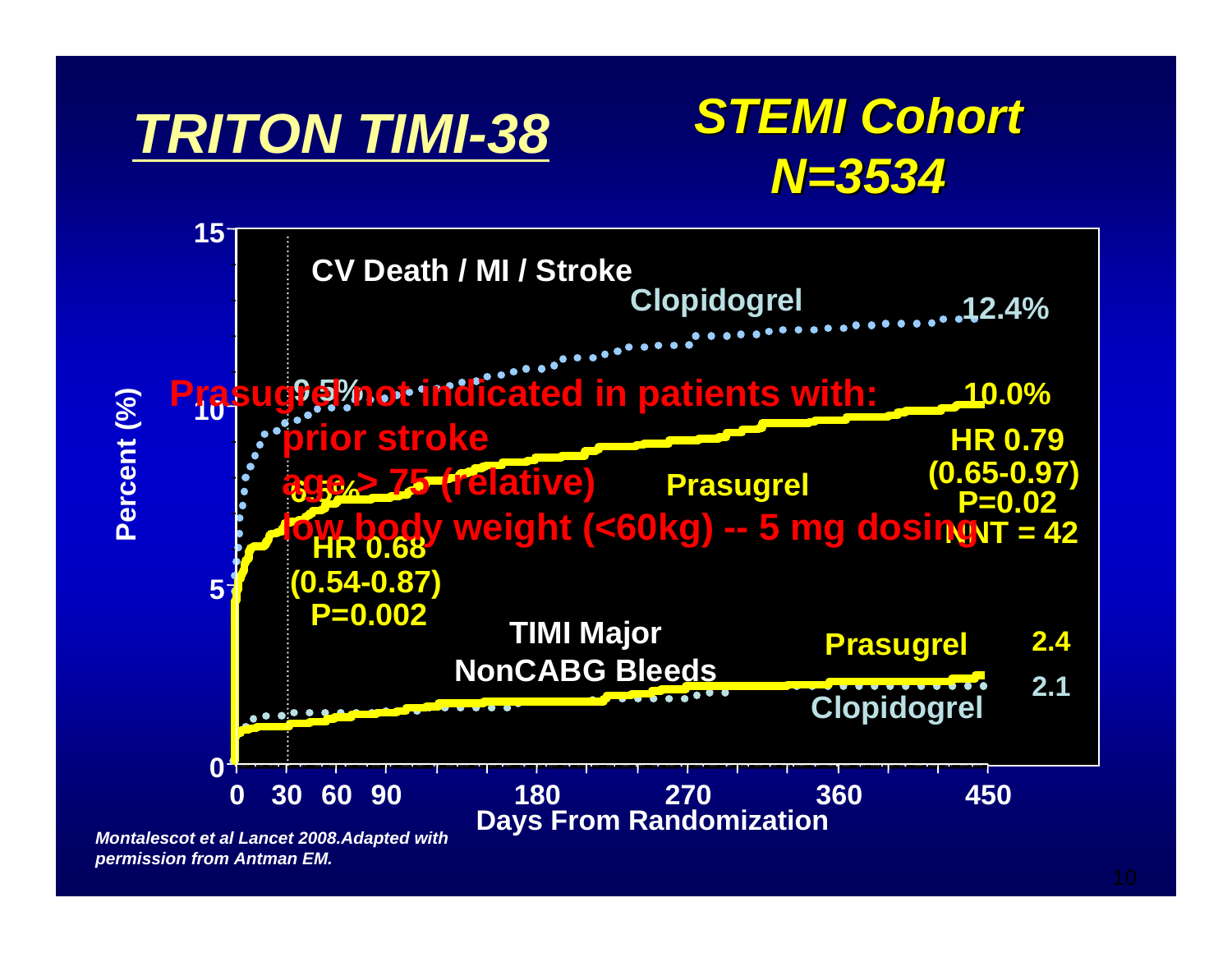# PLATO Trial

### **Ticagrelor vs Clopidogrel in ACS Ticagrelor vs Clopidogrel in ACS**

#### **Ischemic Endpoint Ischemic Endpoint**

**Bleeding Endpoint Bleeding Endpoint**



**Wallentin L et al. NEJM 2009;361:1045 Wallentin L et al. NEJM 2009;361:1045**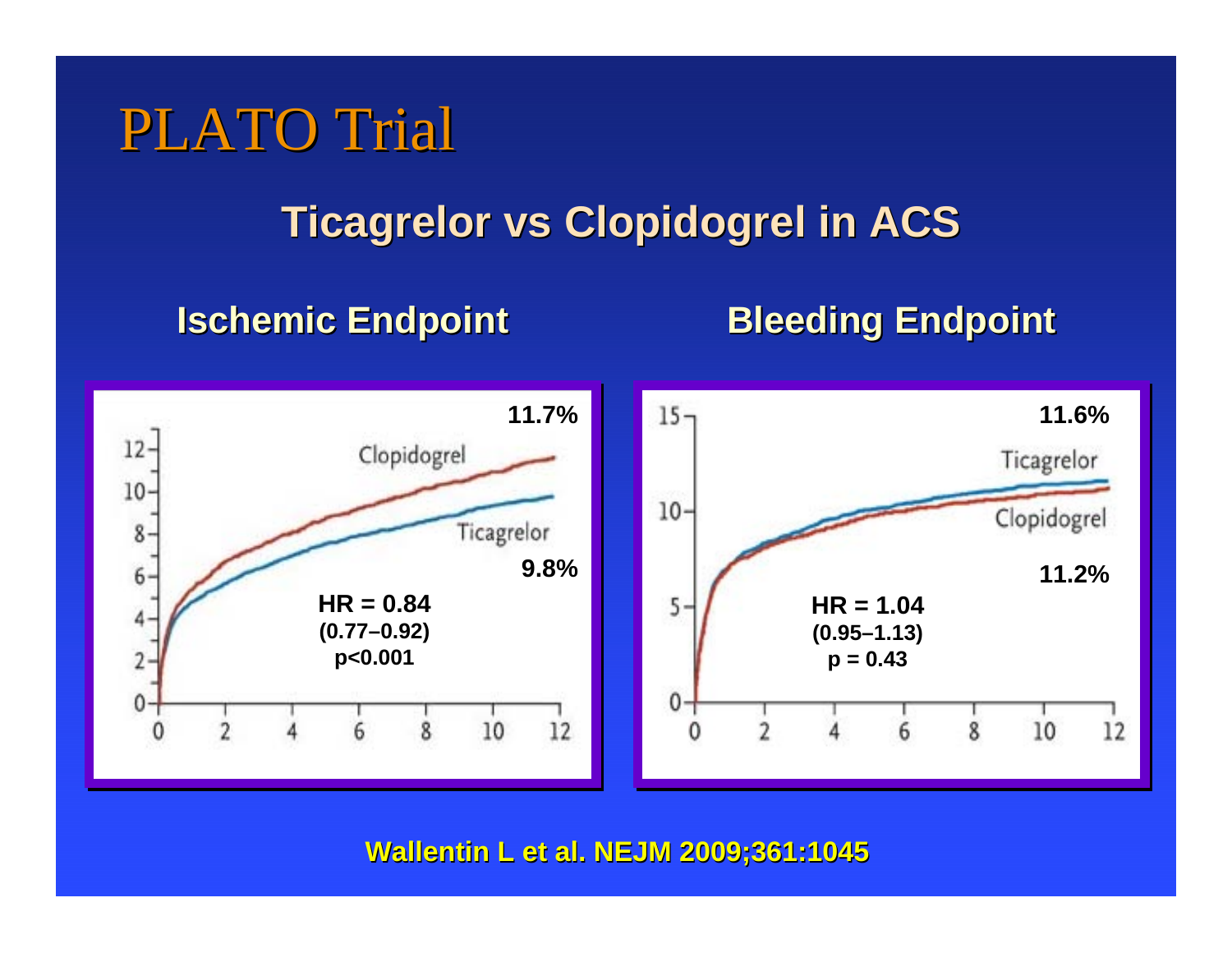# **Thienopyridines**

The duration of thienopyridine therapy should be as follows:



**IIII** a. In patients receiving a stent (BMS or DES) during PCI for ACS, clopidogrel 75 mg daily or prasugrel 10 mg daily should be given for at least 12 months;



b. If the risk of morbidity from bleeding outweighs the anticipated benefit afforded by thienopyridine therapy, earlier discontinuation should be considered.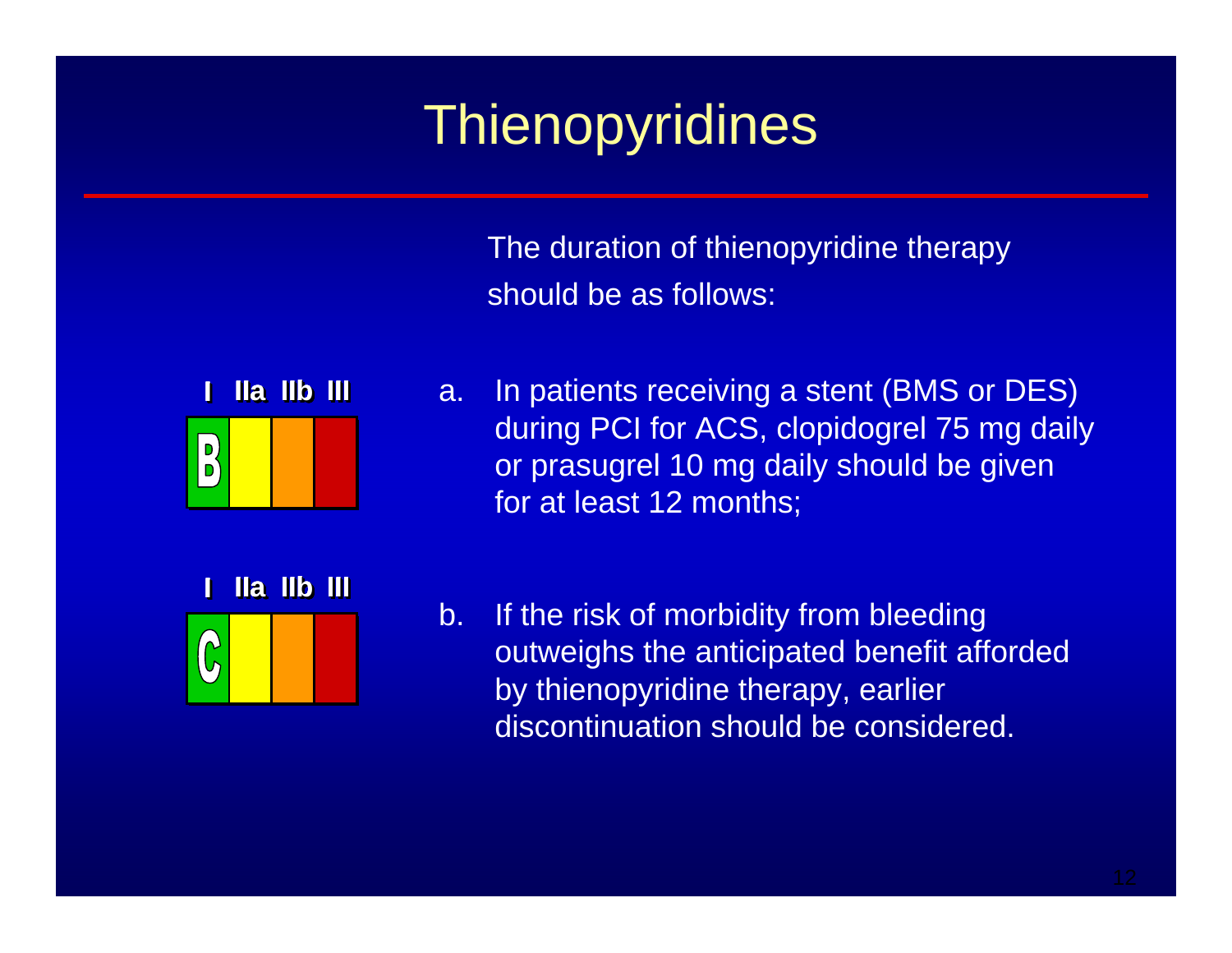# Urgent Non-cardiac Surgery

If possible, operate on ASA 81 mg a day BMS: 4 weeks of DAPT, then operate week 5-6 DES: 3-6 months of DAPThold thienopyridine 5-7 days (daily PRA testing) resume thienopyridine as soon as possible post-op

Elective surgery: wait 1 year

Bleeding: tailored treatment to individual ECASA 81mg a day vs thienopyridine alone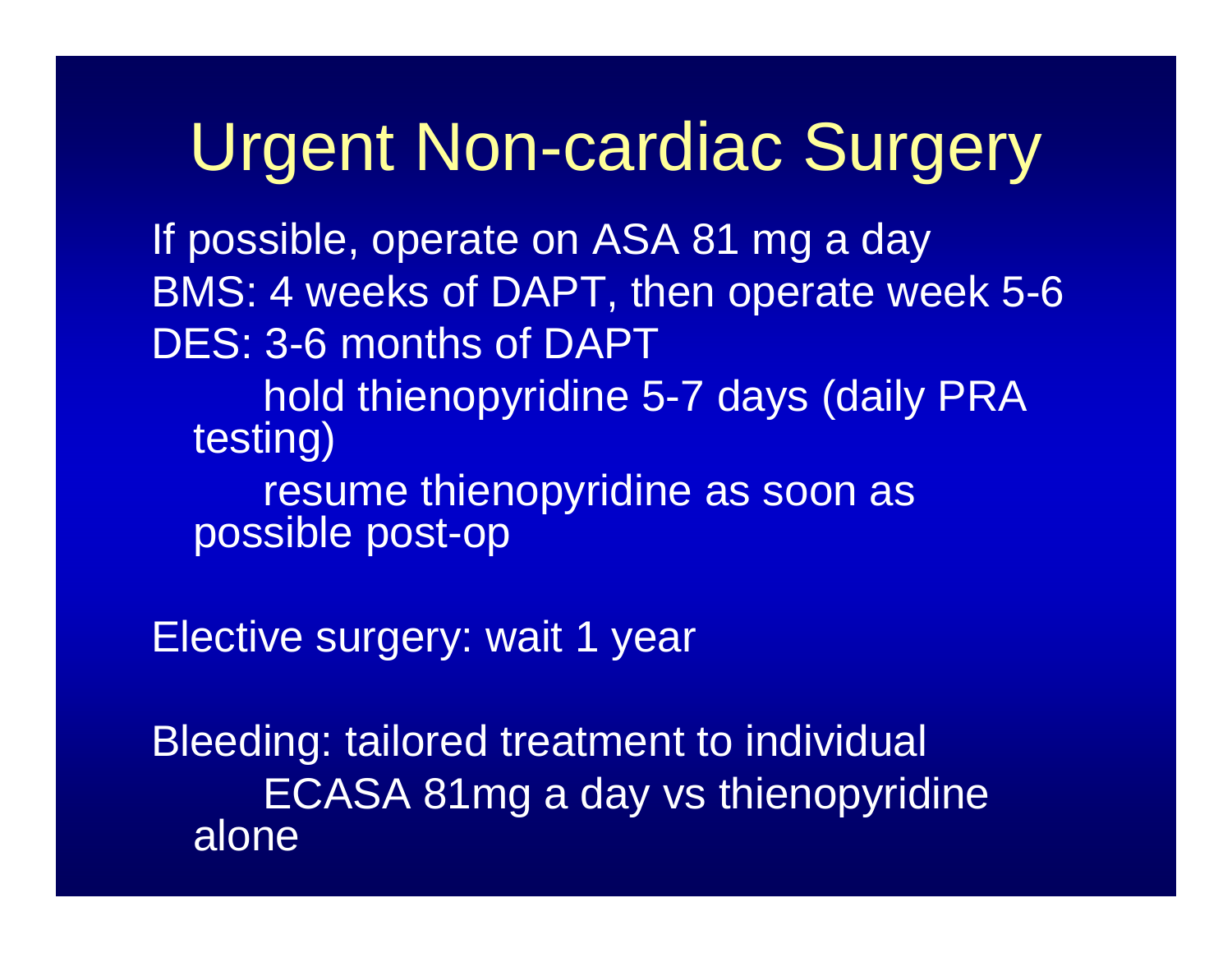#### **Genetic Factors Genetic Factors**

- **Polymorphisms of CYP**
- **Polymorphisms of Polymorphisms of GPIa**
- **Polymorphisms of P2Y12**
- **Polymorphisms of Polymorphisms of GPIIIa**

### **Clopidogrel Response Variability**

#### **Clinical Factors Clinical Factors**

- **Failure to prescribe/poor compliance Failure to prescribe/poor compliance**
- **Under-dosing**
- **Poor absorption**
- **Drug-drug interactions involving CYP3A4 drug interactions involving CYP3A4**
- **Acute coronary syndrome Acute coronary syndrome**
- **Diabetes mellitus/i Diabetes mellitus/insulin resistance nsulin resistance**
- **Elevated body mass index body mass**

#### **Cellular Factors Cellular Factors**

- **Accelerated platelet turnover**
- **Reduced CYP3A me Reduced CYP3A metabolic activity tabolic activity**
- **Increased ADP exposure Increased ADP exposure**
- **Up-regulation of the P2Y12 pathway pathway**
- **Up-regulation of the P2Y1 pathway pathway**
- **Up-regulation of P2Y–independent pathways independent pathways (collagen, epinephrine, TXA2, thrombin) , thrombin)**

**Variability in individual responsiveness to antiplatelet agents is an emerging clinical problem: poor responsiveness has been associated with an increased risk of ischemic events, including stent thrombosis.**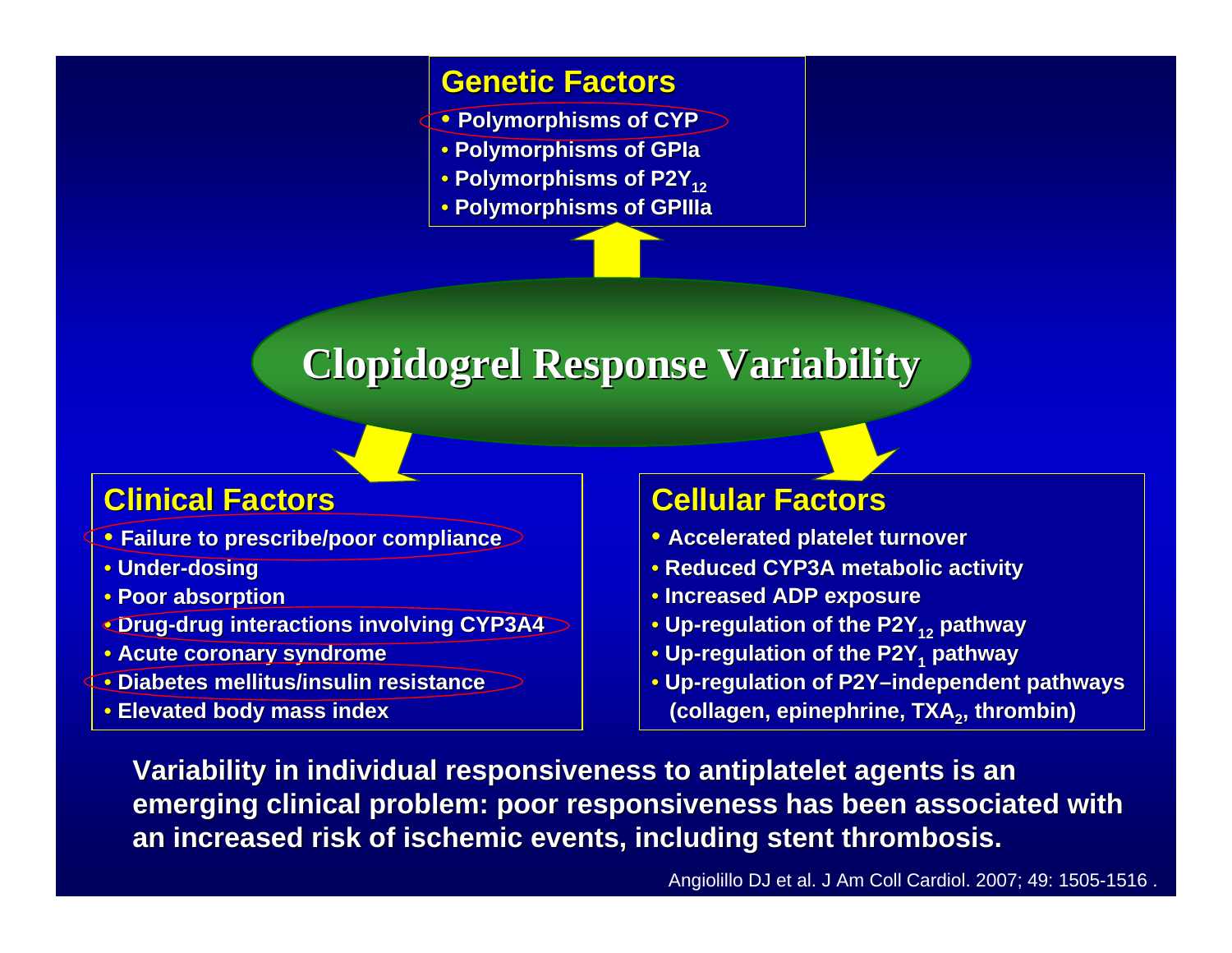### **Clopidogrel - Pharmacogenetic Information**

#### **WARNING: DIMINISHED EFFECTIVENESS IN POOR METABOLIZERS**

The effectiveness of clopidogrel is dependent on its activation to an active metabolite by the cytochrome P450 (CYP) system, principally CYP2C19. Clopidogrel at recommended doses forms less of that metabolite and has a smaller effect on platelet function in patients who are CYP2C19 poor metabolizers. Poor metabolizers with acute coronary syndrome or undergoing percutaneous coronary intervention treated with clopidogrel at recommended doses exhibit higher cardiovascular event rates than do patients with normal CYP2C19 function. Tests are available to identify a patient's CYP2C19 genotype; these tests can be used as an aid in determining therapeutic strategy. Consider alternative treatment or treatment strategies in patients identified as CYP2C19 poor metabolizers.

Clopidogrel product information. Revised March 2010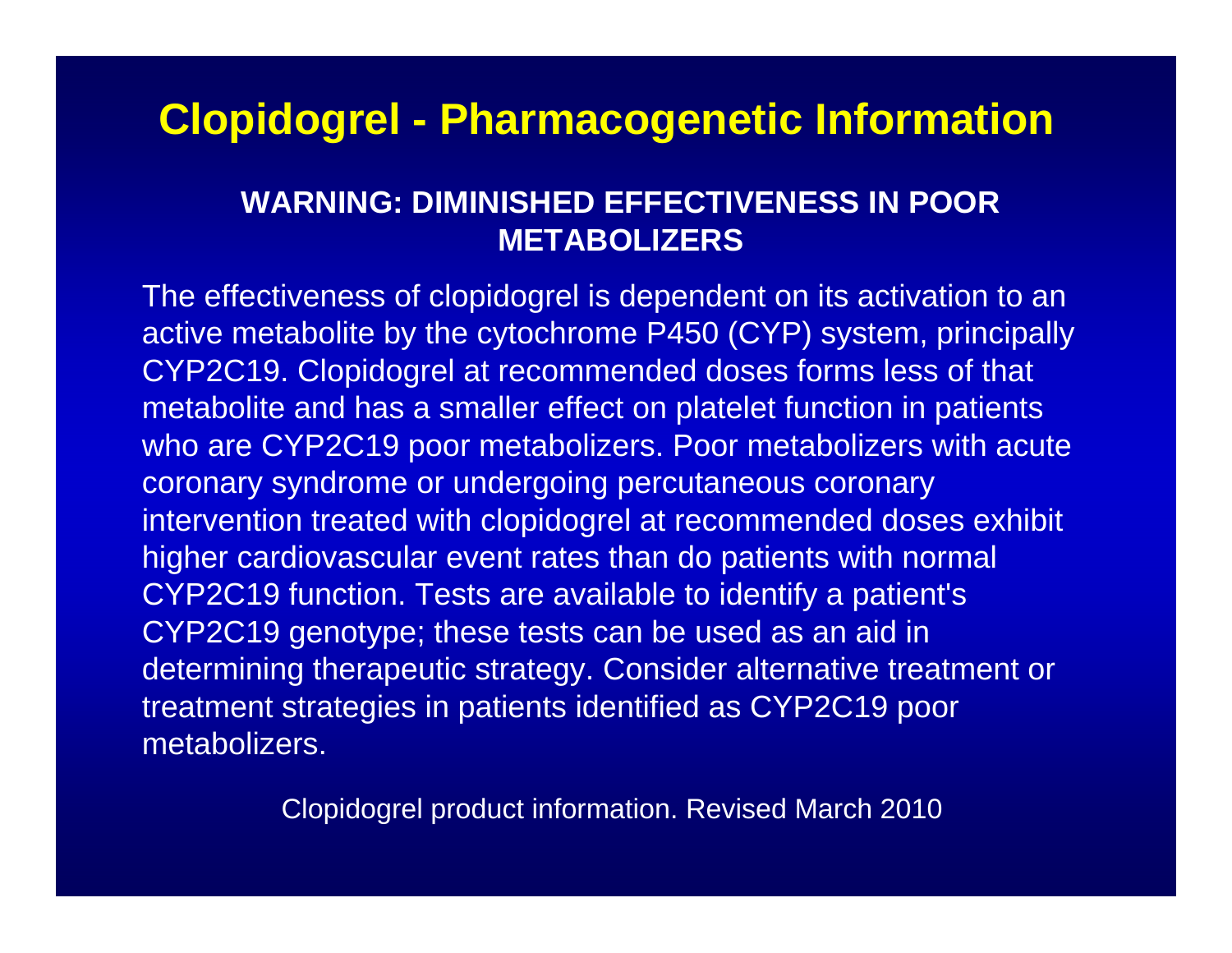#### *CYP2C19* and Outcomes: Prasugrel and Clopidogrel, N=2,933

#### Clopidogrel **Prasugrel**

TRITON TIMI-38



**\* Carriers ~30% of the population**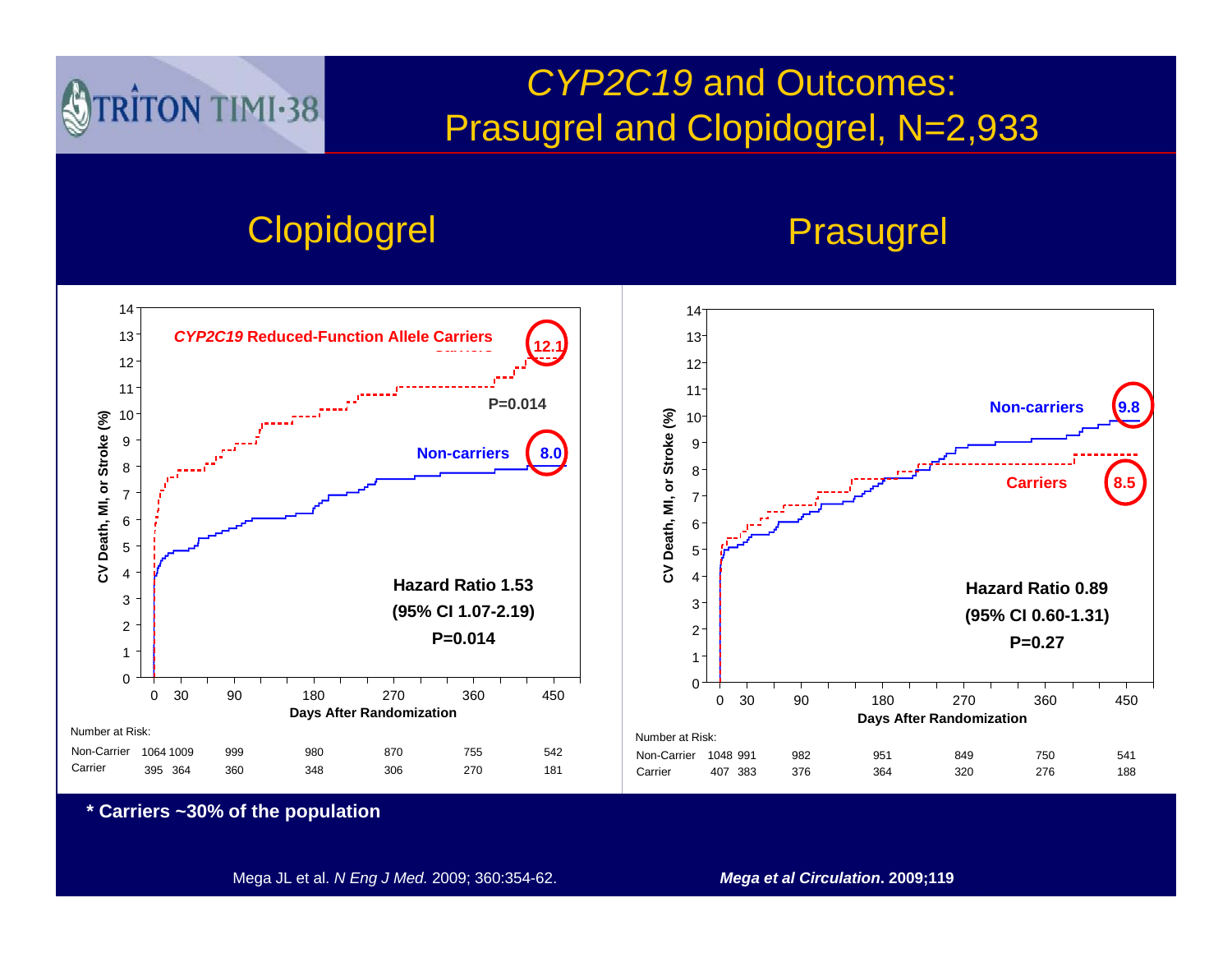#### *CYP2C19* and Outcomes: Clopidogrel and Ticagrelor, N=10,285

PLA

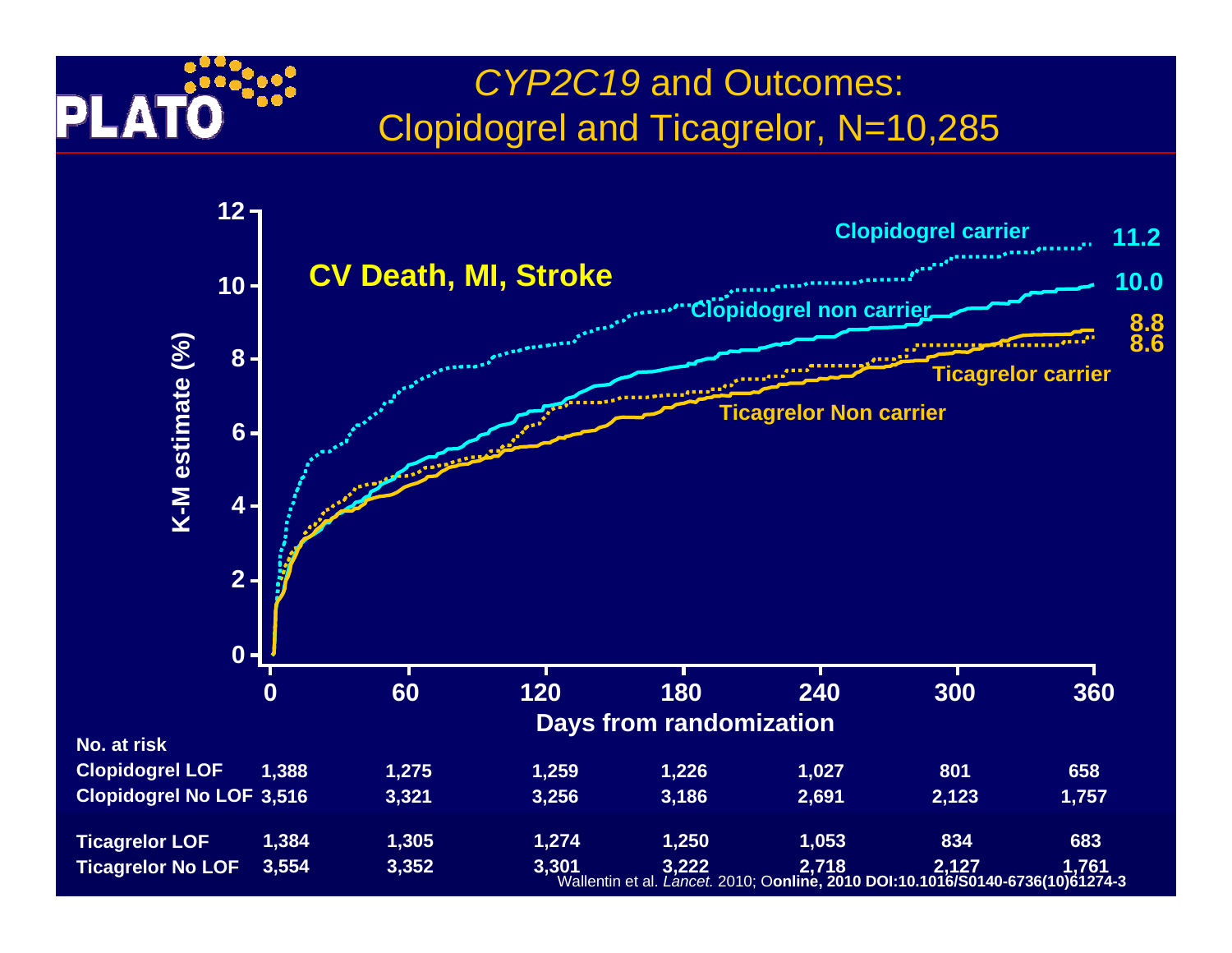# **Genetic Testing**

- Predictor of adverse events including stent thrombosis, but
- Expensive test
	- Upward of \$500
	- Not readily available
- Variable phenotypic response when checking platelet function testing:
	- Patients with LOF alelles may have variable plt reactivity when functional testing performed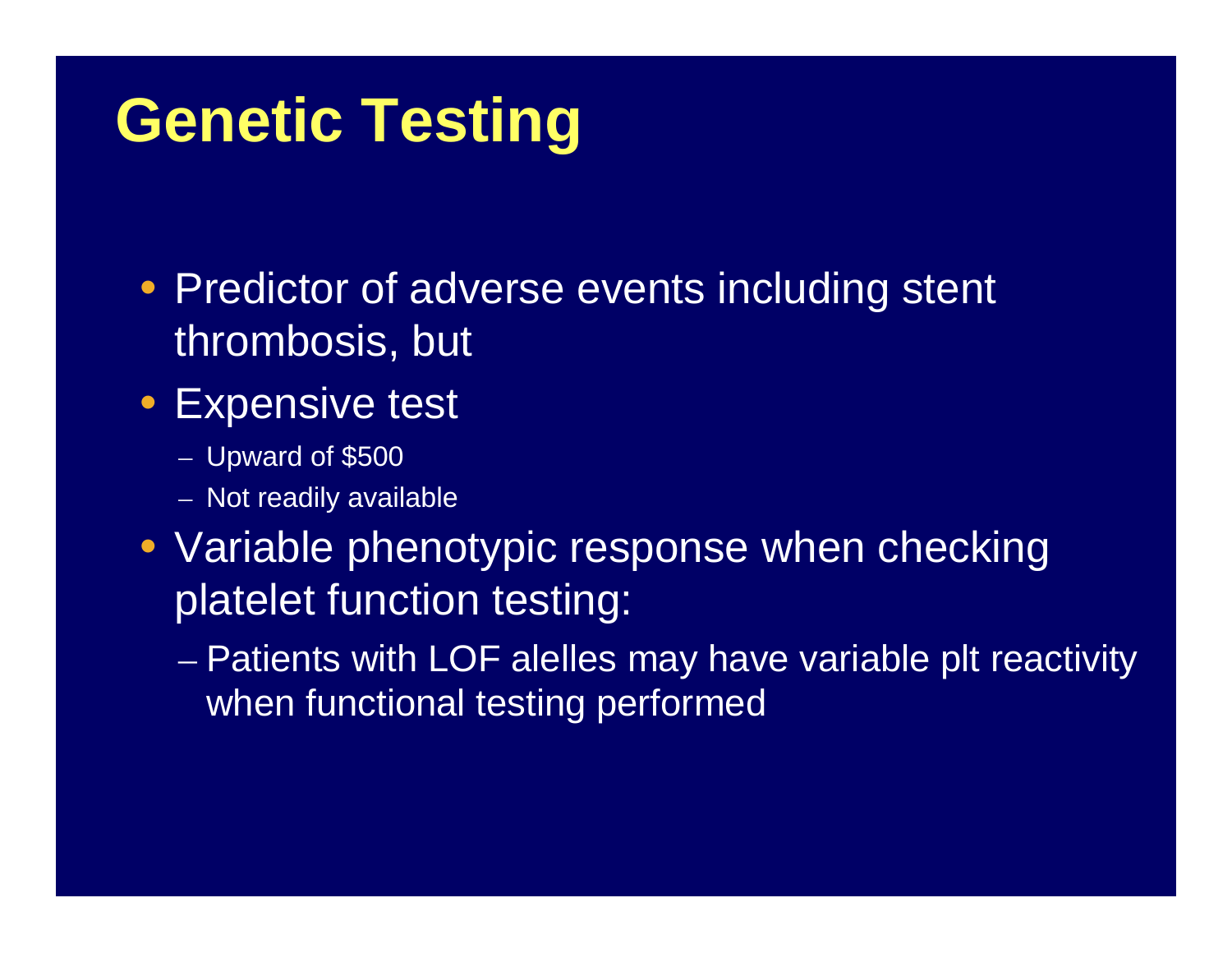### Composite of death, non-fatal myocardial infarction, definite stent thrombosis and stroke

HPR = high-on treatment platelet reactivity

NPR = non-HPR

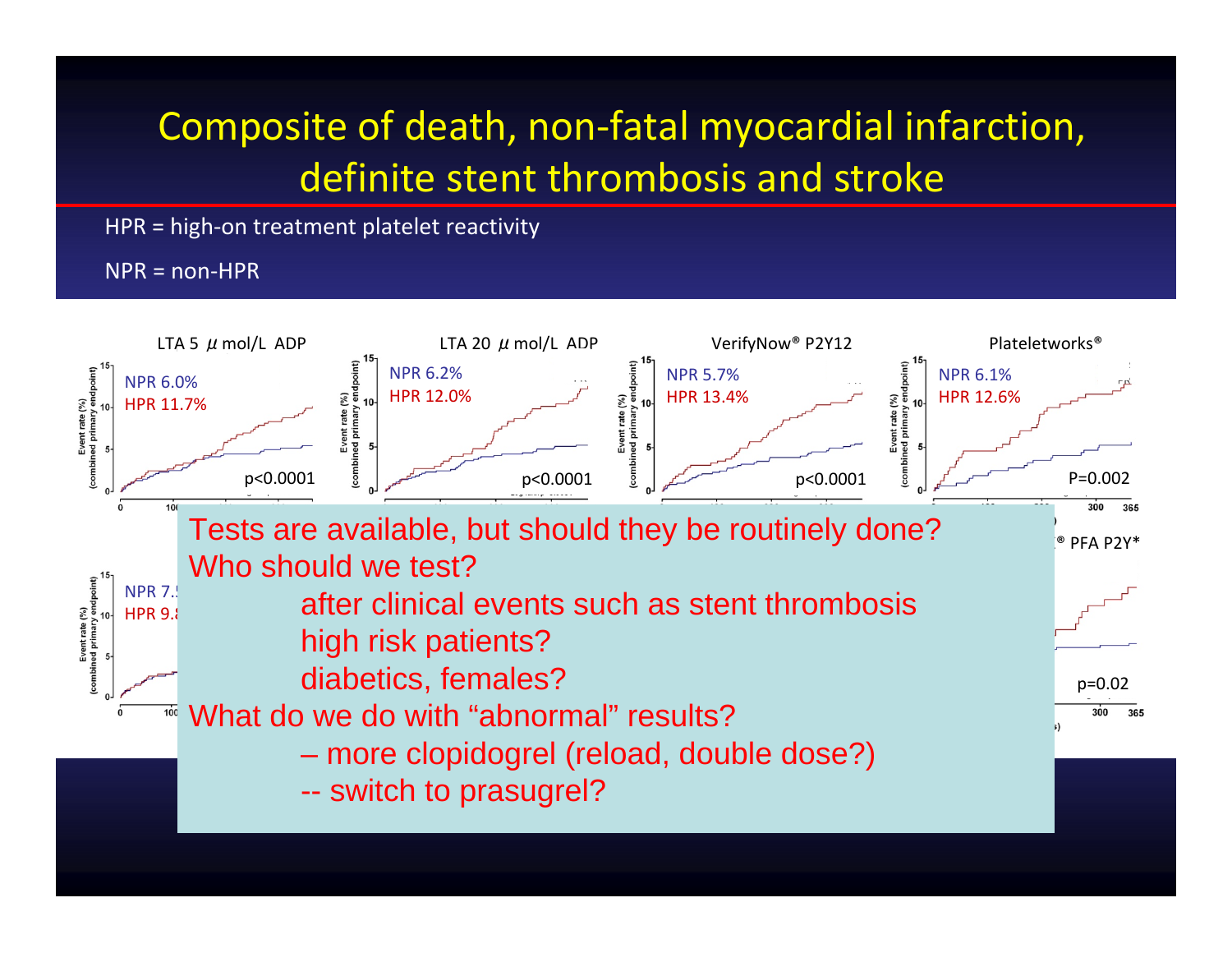#### **Platelet Function Tests Platelet Function Tests**

• Platelet Aggregation

Light transmittance aggregometry (LTA) <del>< g</del>old standard **Impedance platelet aggregation Impedance platelet aggregation**

#### • **Flow Cytometry Cytometry**

**GPIIb/IIIa GPIIb/IIIa receptor activation receptor activation P-selectin selectin expression expression Monocyte-platelet aggregates Vasodilator Vasodilator-associated stimulated associated stimulated phosphoprotein phosphoprotein (VASP)**

#### • **Point-of-care**

**Ultegra rapid platelet function analyzer (VerifyNow) Thromboelastagraph Thromboelastagraph (TEG) Plateletworks PlateletworksCone and plate(let) analyzer (IMPACT)** 

#### $\Box$ **Genetic testing Genetic testing**

adapted from Angiolillo DJ et al. J *Am Coll Cardiol.* 2007.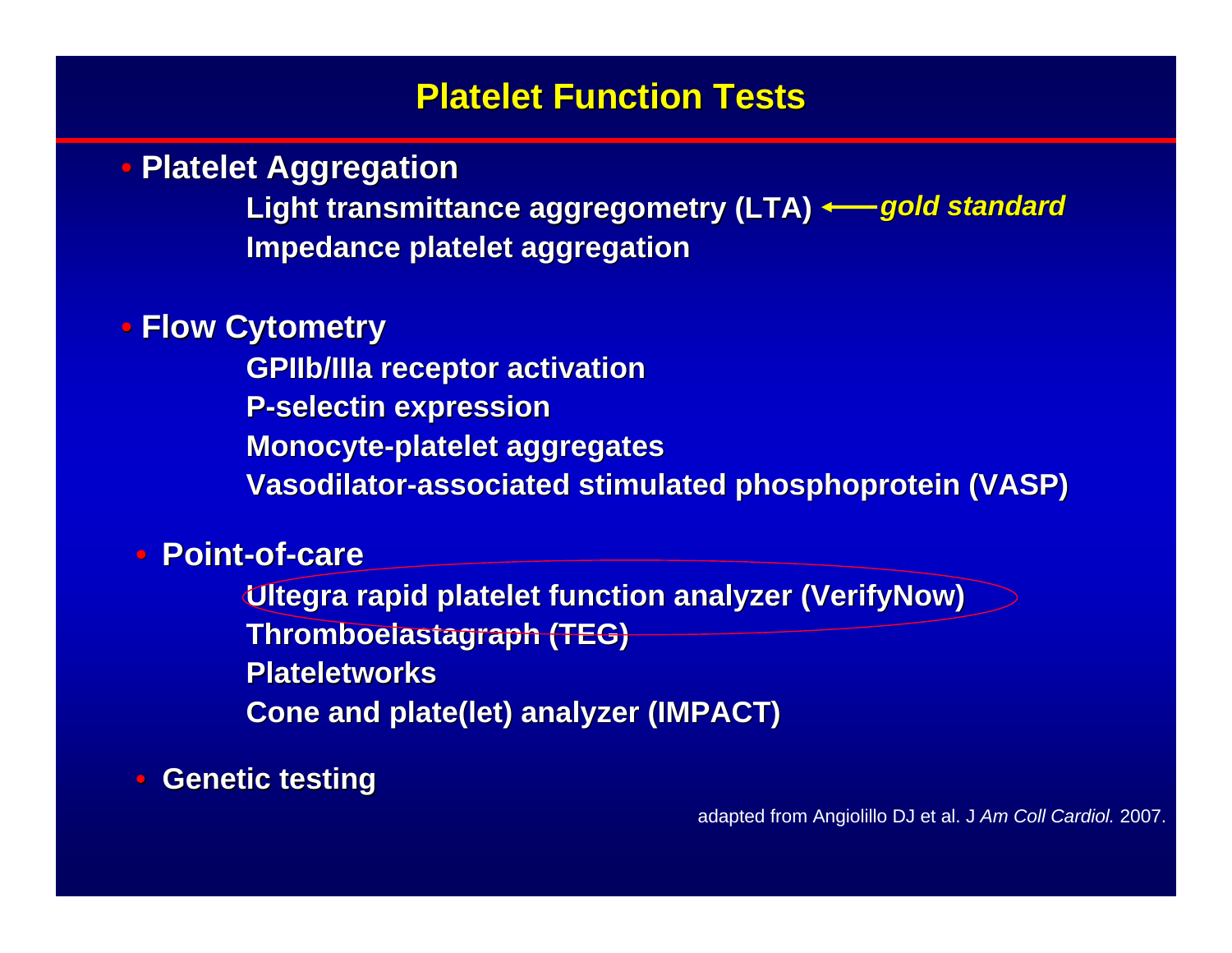# GRAV TAS

#### **Successful PCI with DES (with 600mg clopidogrel load) without major complication or GPIIb/IIIa use**



\*total first day dose Price MJ et al, Am Heart J 2009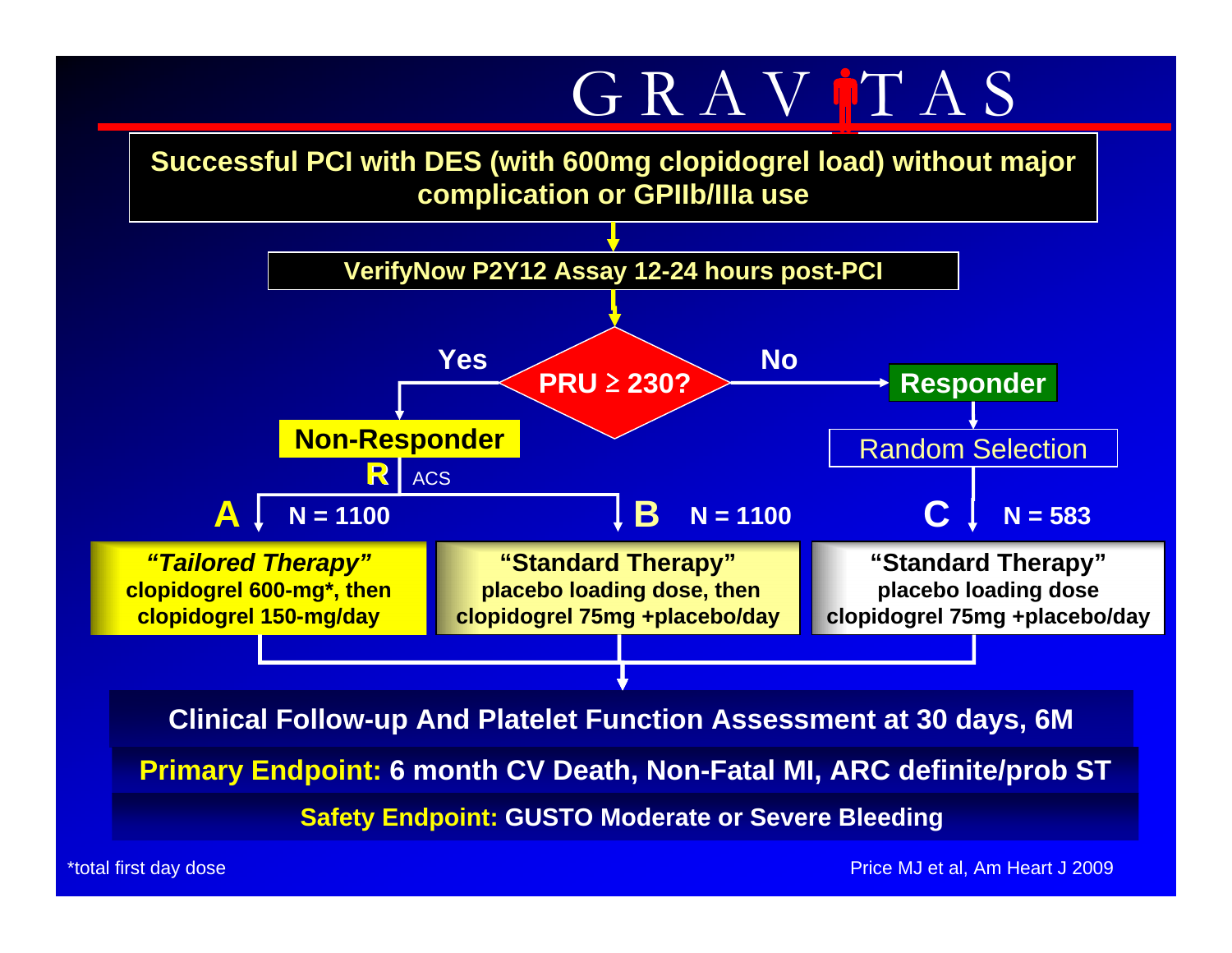# **Efficacy Outcomes: PCI Patients**



#### **CV Death, MI, Stroke Definite Stent Thrombosis**

**RR**

**R**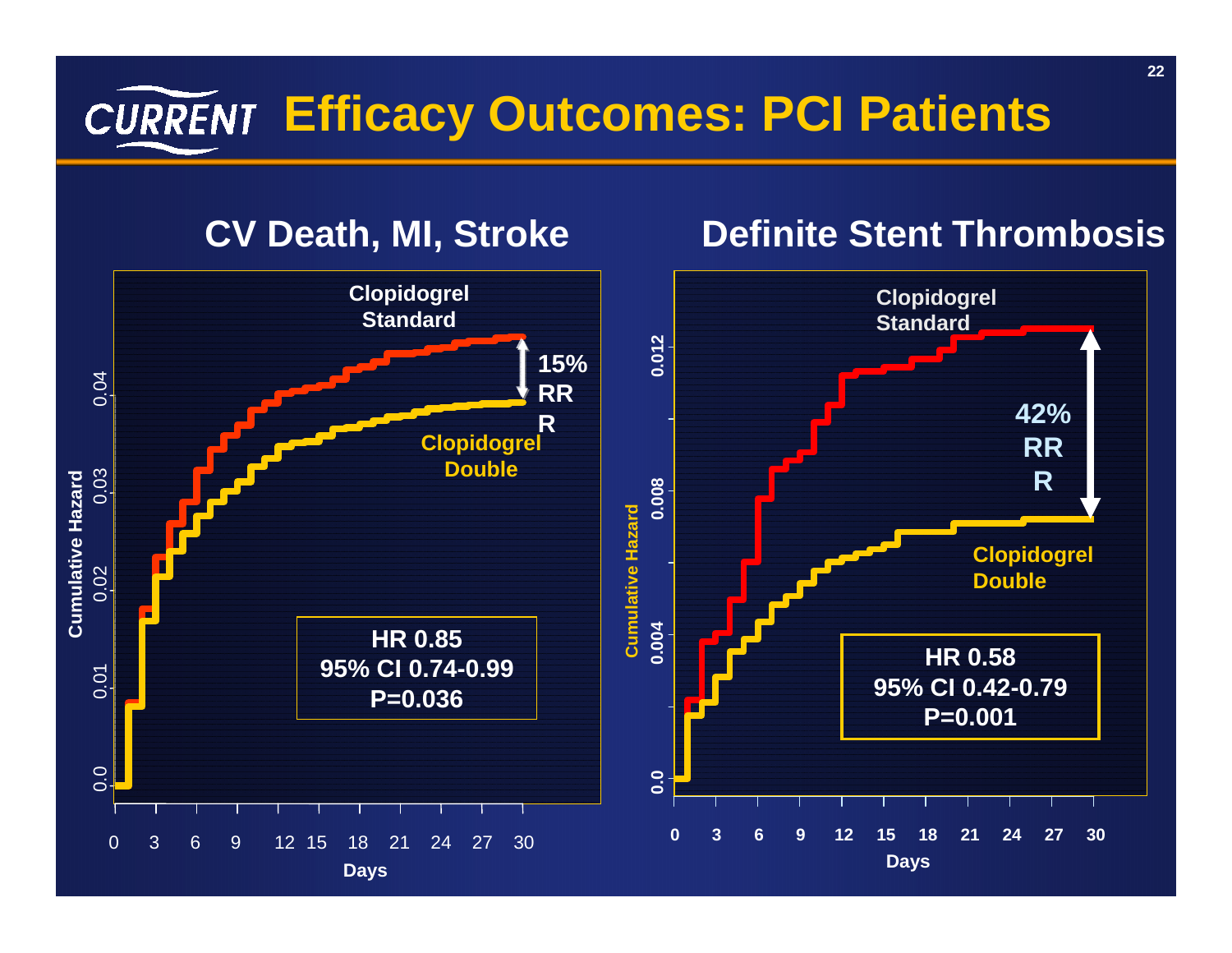#### **STEMI-PCI: Myocardial Infarction or**  CURRENT **All Stent Thrombosis**

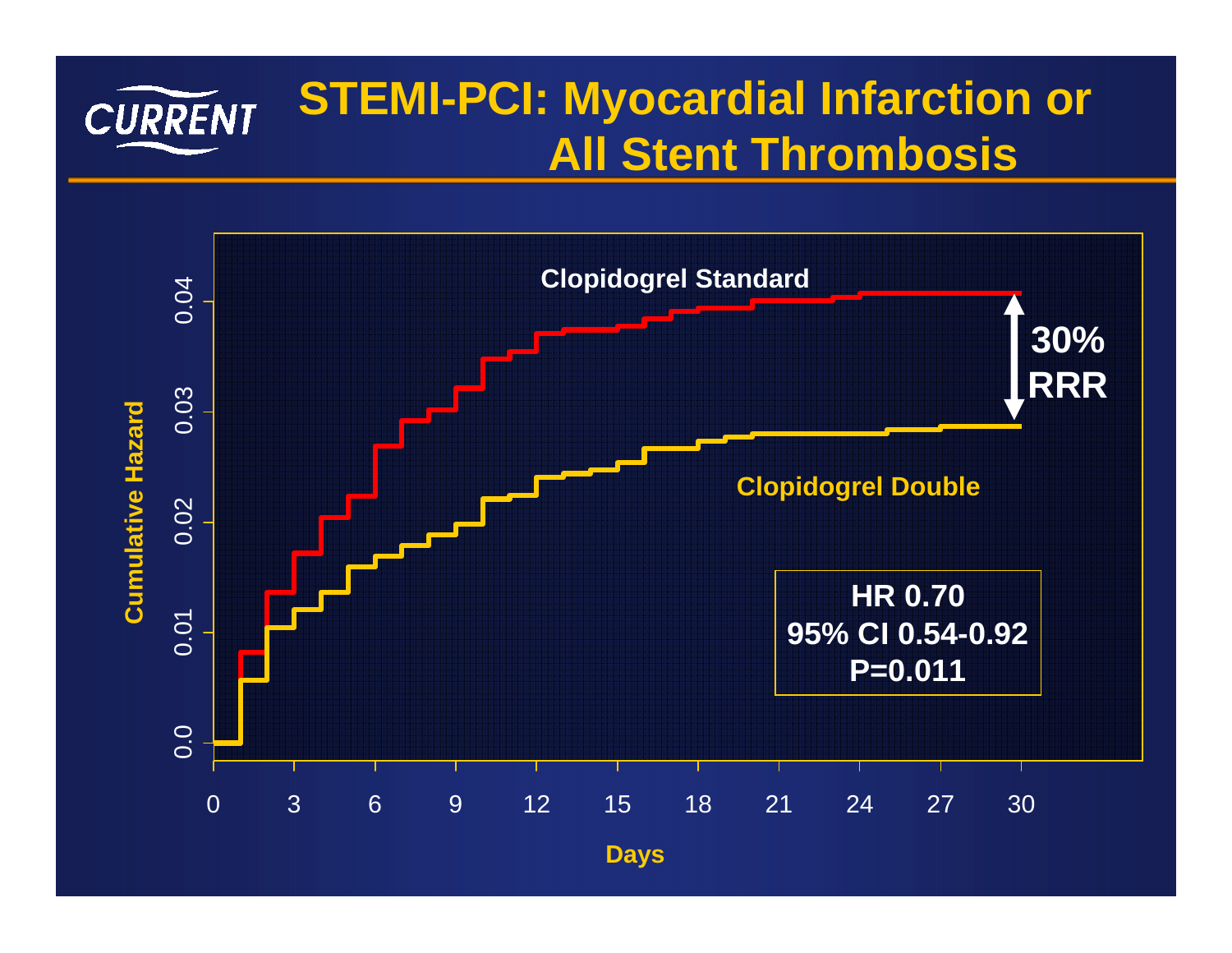# **2009 Updated Labeling for Clopidogrel–PPI Interaction**

- • FDA-required label changes: 2
	- Warning: "Co-administration of Plavix with omeprazole, a proton pump inhibitor that is an inhibitor of *CYP2C19*, reduces the pharmacological activity of Plavix if given concomitantly or if given 12 hours apart"
	- Drug-Drug Interactions: "Avoid concomitant use of drugs that inhibit CYP2C19, including omeprazole, esomeprazole, cimetidine, fluconazole, ketoconazole, voriconazole, etravirine, felbamate, fluoxetine, fluvoxamine, and ticlopidine"
	- Based on PK/PD studies showing concomitant omeprazole reduced clopidogrel active metabolite and effect on platelets<sup>1</sup>
		- Did not include COGENT study data<sup>2</sup>
- • EMEA warning extends to discourage concomitant use of all PPIs 3
	- Concomitant use of drugs that inhibit CYP2C19 discouraged; concomitant use of <u>any</u> PPI "should be avoided unless absolutely necessary"<sup>4</sup>

EMEA=European Medicines Agency; FDA=Food and Drug Administration; PD=pharmacodynamic; PK=pharmacokinetic. 1Food and Drug Administration. http://www.fda.gov/Drugs/DrugSafety/PostmarketDrugSafetyInformationforPatientsandProviders/ DrugSafety InformationforHeathcareProfessionals/ucm190787.htm. Published November 17, 2009. Accessed January 22, 2010. 2Plavix [package insert]. Bridgewater, NJ: Bristol-Myers Squibb/Sanofi Pharmaceuticals Partnership; 2009. 3Wathion N. http://www.emea.europa.eu/humandocs/PDFs/ EPAR/Plavix/32895609en.pdf. Published May 29, 2009. Accessed January 22, 2010.<br><sup>4</sup>Plavix [summary of product characteristics]. Paris, France: Sanofi Pharma Bristol-Myers Squibb SNC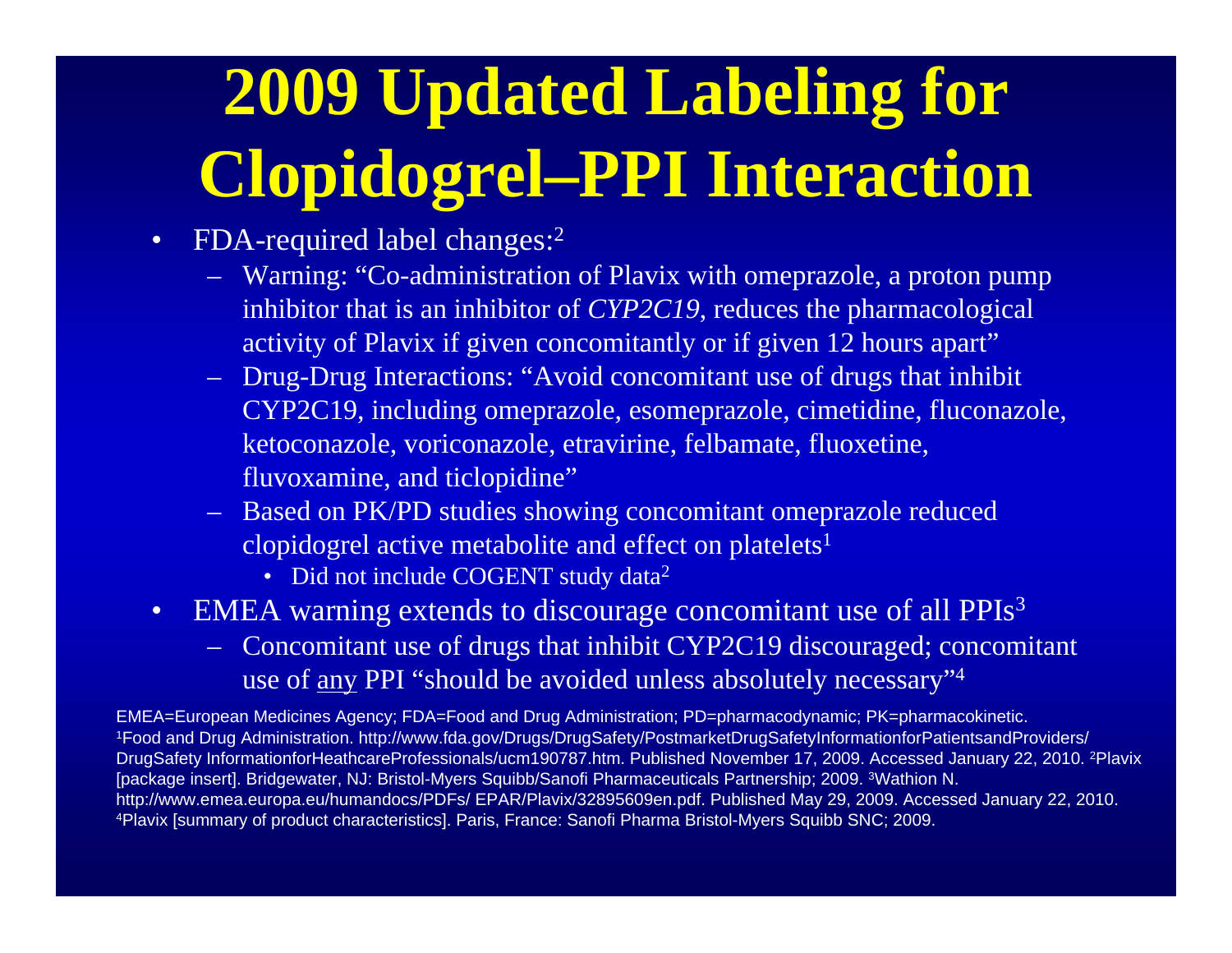#### **Clopidogrel Clopidogrel and PPIs The OCLA study The OCLA study**

**Clopidogrel is a prodrug; requires conversion by the liver Clopidogrel Clopidogrelis a prodrug prodrug; requires conversion by the liver ; requires conversion by the liver primarily via CYP3A4 and CYP2C19 to an active metabolite primarily via CYP3A4 and CYP2 primarily via CYP3A4 and CYP2C19 to an active metabolite C19 to an active metabolite**

**PPIs are strong inhibitors of CYP2C19 activity PPIs are strong inhibitors of CYP2C19 activity are strong inhibitors of CYP2C19 activity**



PRI: Platelet Reactivity Index as measured by vasodilator stimulated phosphoprotein (VASP)

**Gilard et al. J Am Coll Cardiol 2008;51:256-60.**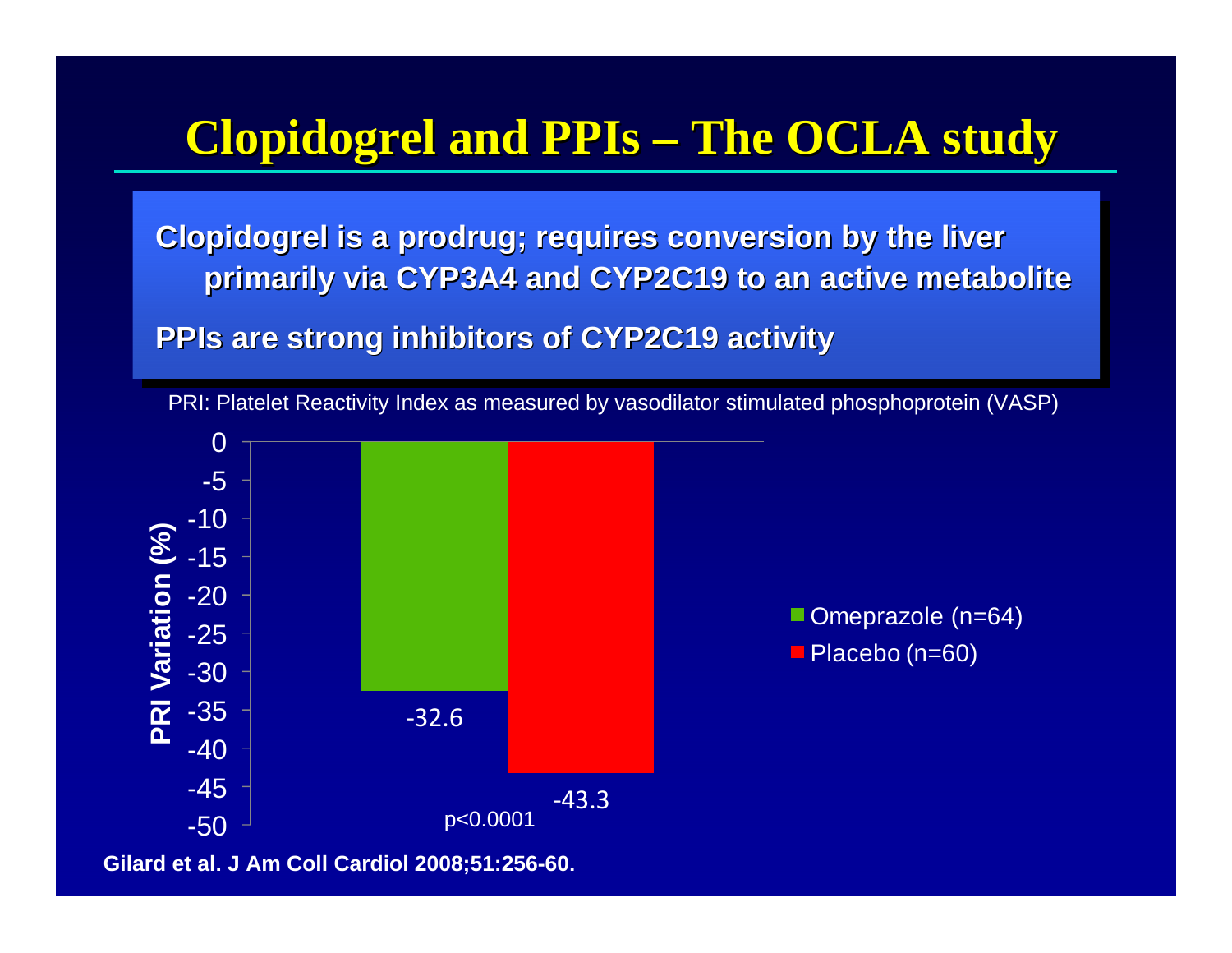## **Risk of All-Cause Mortality and Recurrent ACS in Patients Taking Clopidogrel and PPI**



**Ho PM, Maddox TM, Wang L, et al. JAMA. 2009;301(9):937-944.**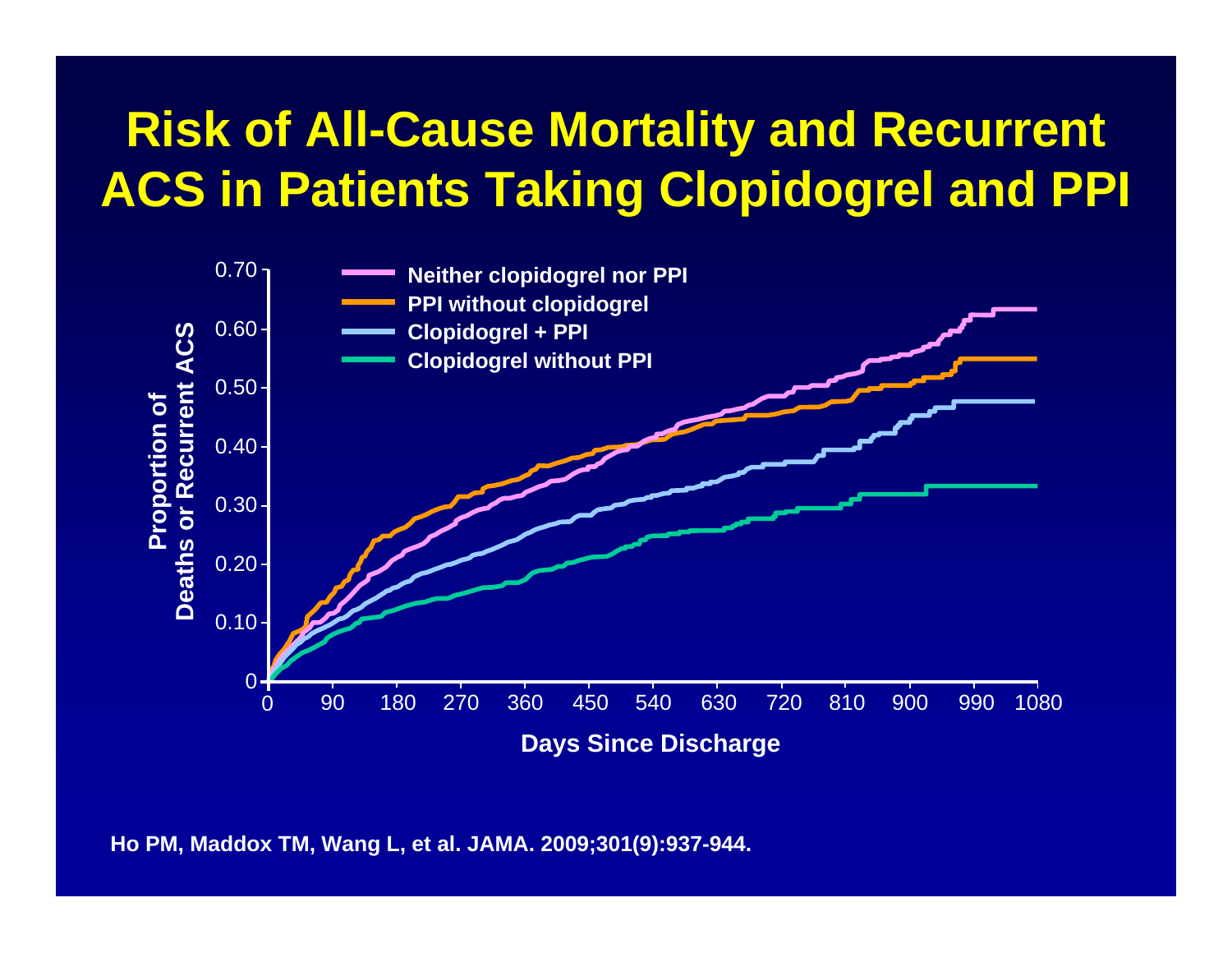### **Primary endpoint stratified by use of a PPI**

**PPI use at randomization (n= 4529)**

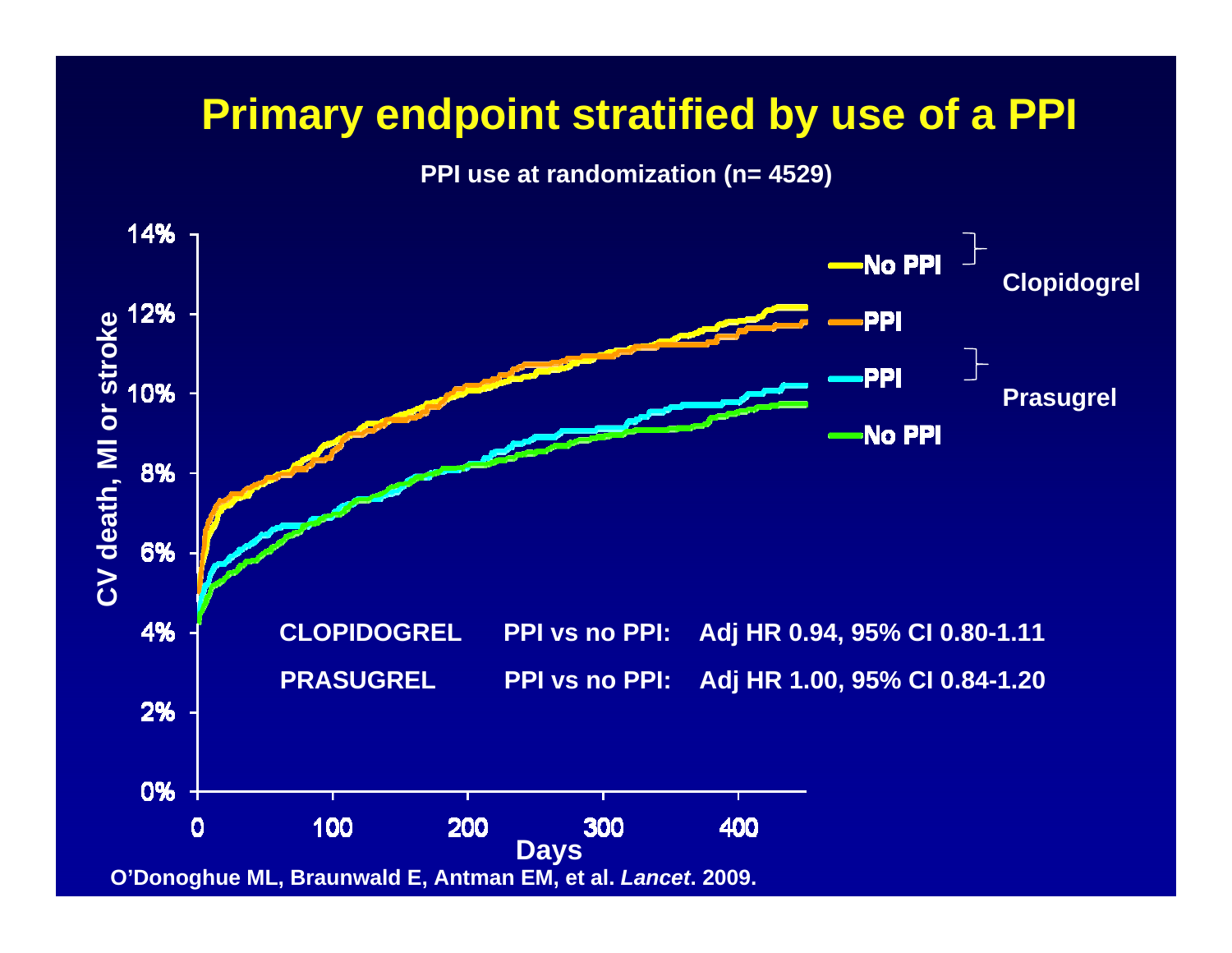

Days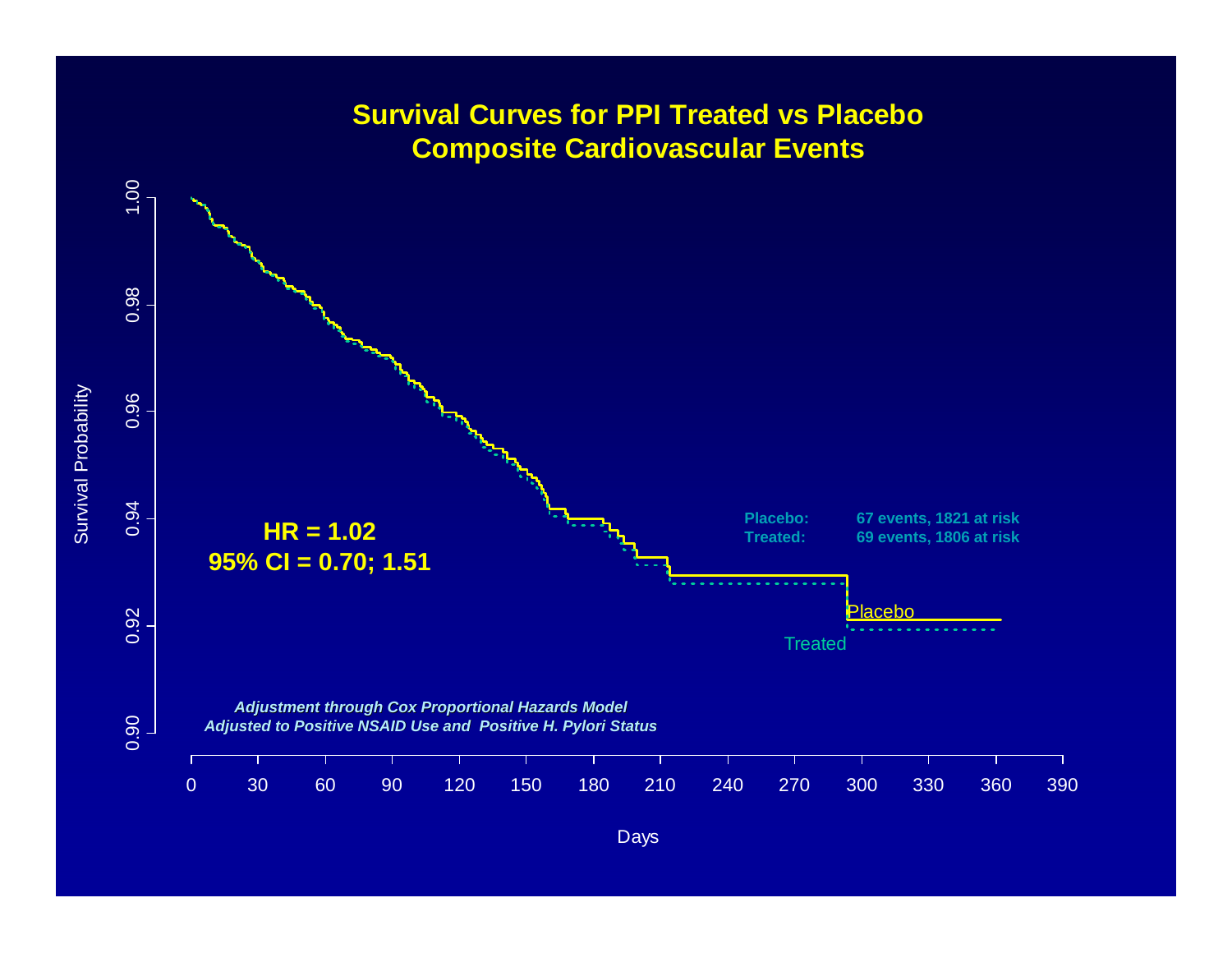

Days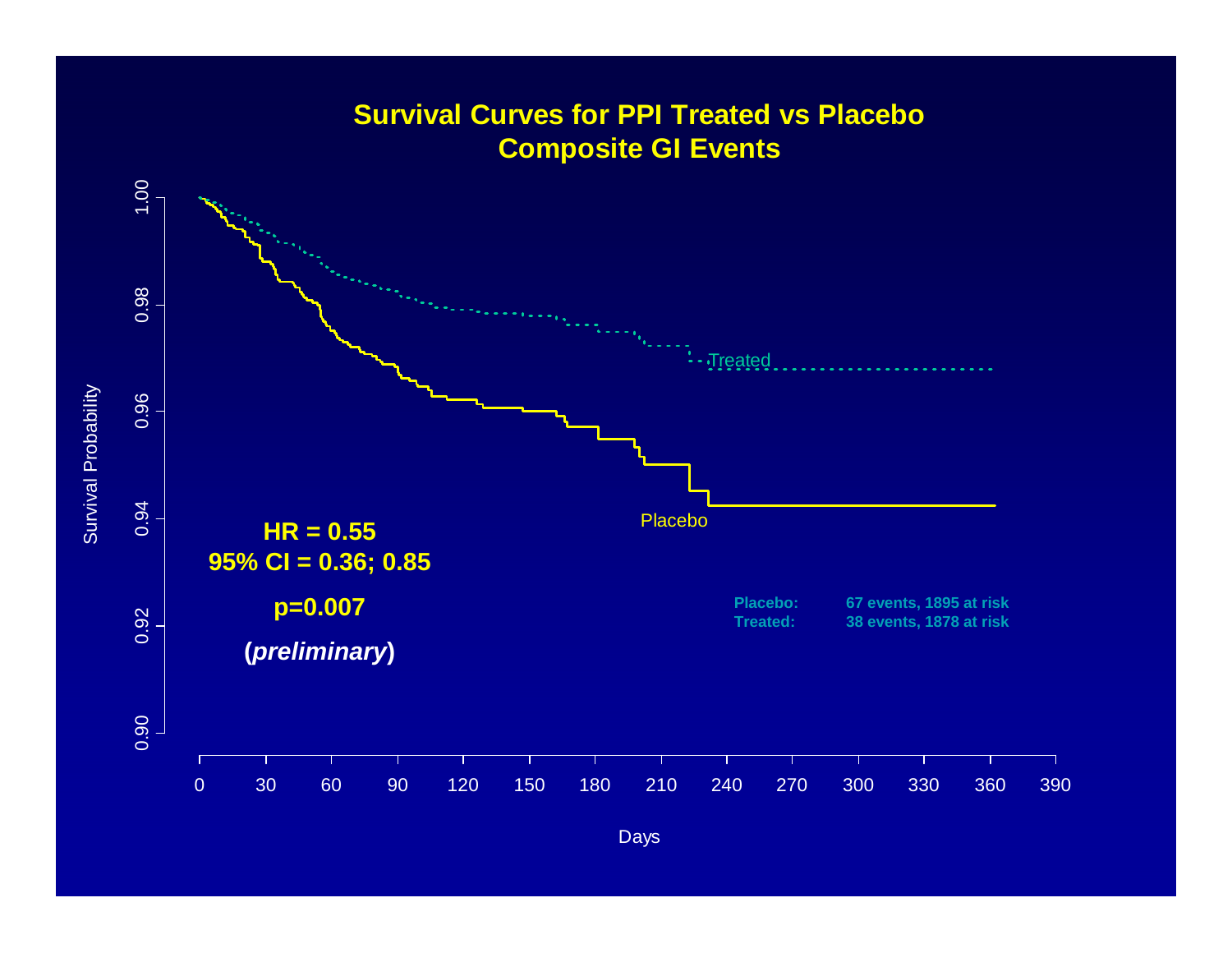# **Thienopyridines after 1 year?**

**Very Late Stent Thrombosis**

**To be answered in "near future" by several large scale** *DAPT* **Trials**

**Event free patients at 12 months randomized to thienopyridine vs placebo along with daily aspirin**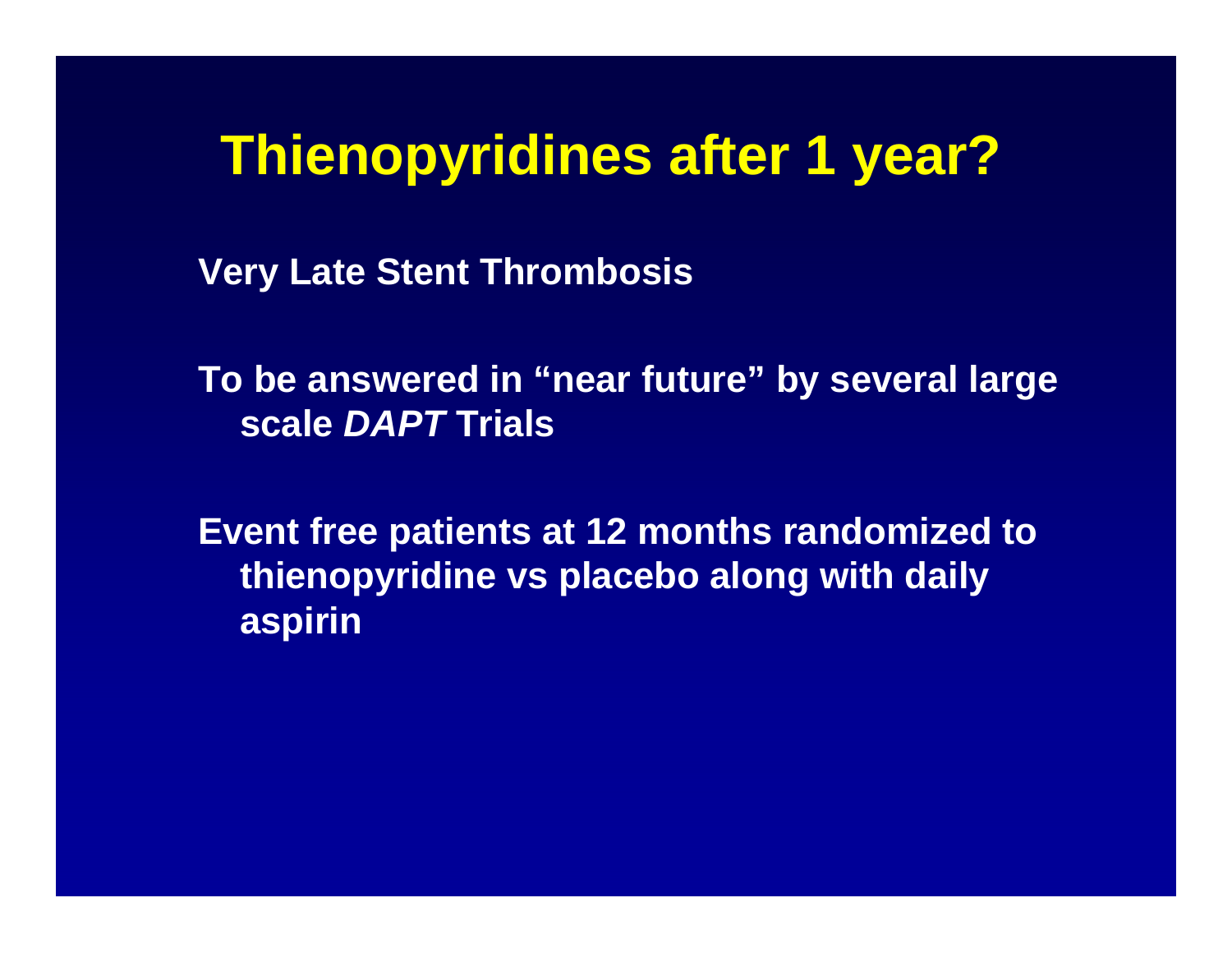### Diabetic Subgroup **N=3146** *TRITON TIMI-38*



*permission from Antman EM.*